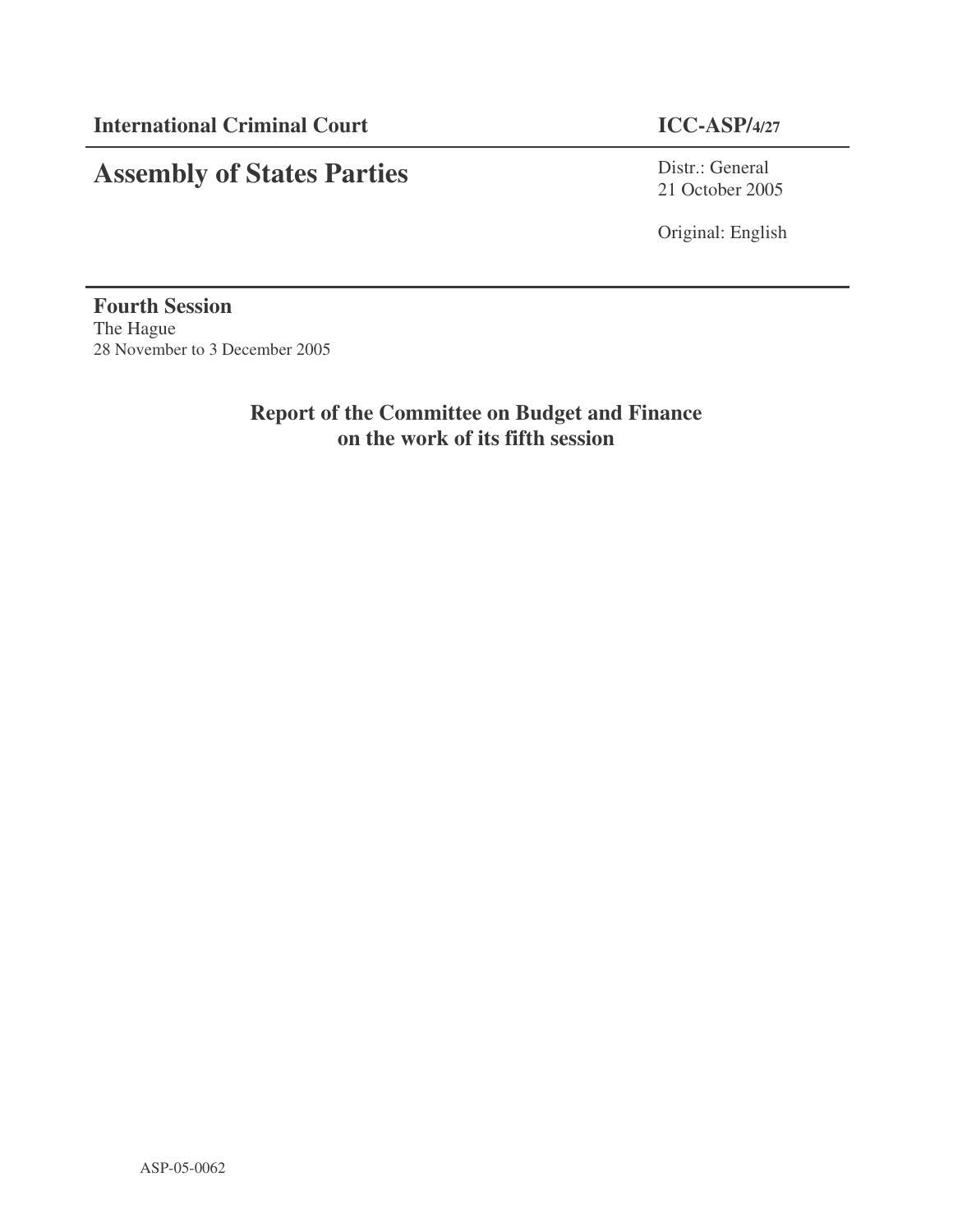# **Contents**

| I. |           |    |     |                                                                             | Paragraphs | Page<br>4 |
|----|-----------|----|-----|-----------------------------------------------------------------------------|------------|-----------|
|    | A.        |    |     | Opening of the session, election of officers and adoption of the agenda     | $1 - 7$    | 4         |
|    | <b>B.</b> |    |     |                                                                             | 8          | 6         |
|    | C.        |    |     |                                                                             | 9          | 6         |
| П. |           |    |     | Consideration of issues on the agenda of the Committee at its fifth session |            | 6         |
|    | A.        |    |     |                                                                             | $10-16$    | 6         |
|    | <b>B.</b> |    |     |                                                                             | 17         | 7         |
|    | C.        |    |     |                                                                             | 18-21      | 7         |
|    |           | 1. |     |                                                                             |            | 8         |
|    |           |    | (a) |                                                                             | $22 - 23$  | 8         |
|    |           |    | (b) |                                                                             | $24 - 25$  | 8         |
|    |           |    | (c) |                                                                             | $26 - 29$  | 9         |
|    |           | 2. |     |                                                                             |            | 10        |
|    |           |    | (a) |                                                                             |            | 10        |
|    |           |    |     | Introduction of Major Programme I: The Judiciary – the                      | $30 - 34$  | 10        |
|    |           |    |     | Observations and recommendations of the Committee                           | 35         | 10        |
|    |           |    | (b) |                                                                             |            | 11        |
|    |           |    |     | Introduction of Major Programme II: Office of the Prosecutor                | $36 - 42$  | 11        |
|    |           |    |     | Observations and recommendations of the Committee                           | 43-46      | 12        |
|    |           |    | (c) |                                                                             |            | 13        |
|    |           |    |     |                                                                             | 47-49      | 13        |
|    |           |    |     | Observations and recommendations of the Committee                           | 50-70      | 13        |
|    |           |    | (d) |                                                                             |            | 17        |
|    |           |    |     | Introduction of Major Programme IV: Secretariat of the                      | 71-73      | 17        |
|    |           |    |     |                                                                             | 74-75      | 17        |
|    |           |    | (e) |                                                                             |            | 18        |
|    |           |    |     | Introduction of Major Programme V: Investment in the Court's                | 76-78      | 18        |
|    |           |    |     |                                                                             | 79         | 18        |
|    | D.        |    |     |                                                                             | 80-87      | 19        |
|    | Ε.        |    |     |                                                                             | 88-89      | 20        |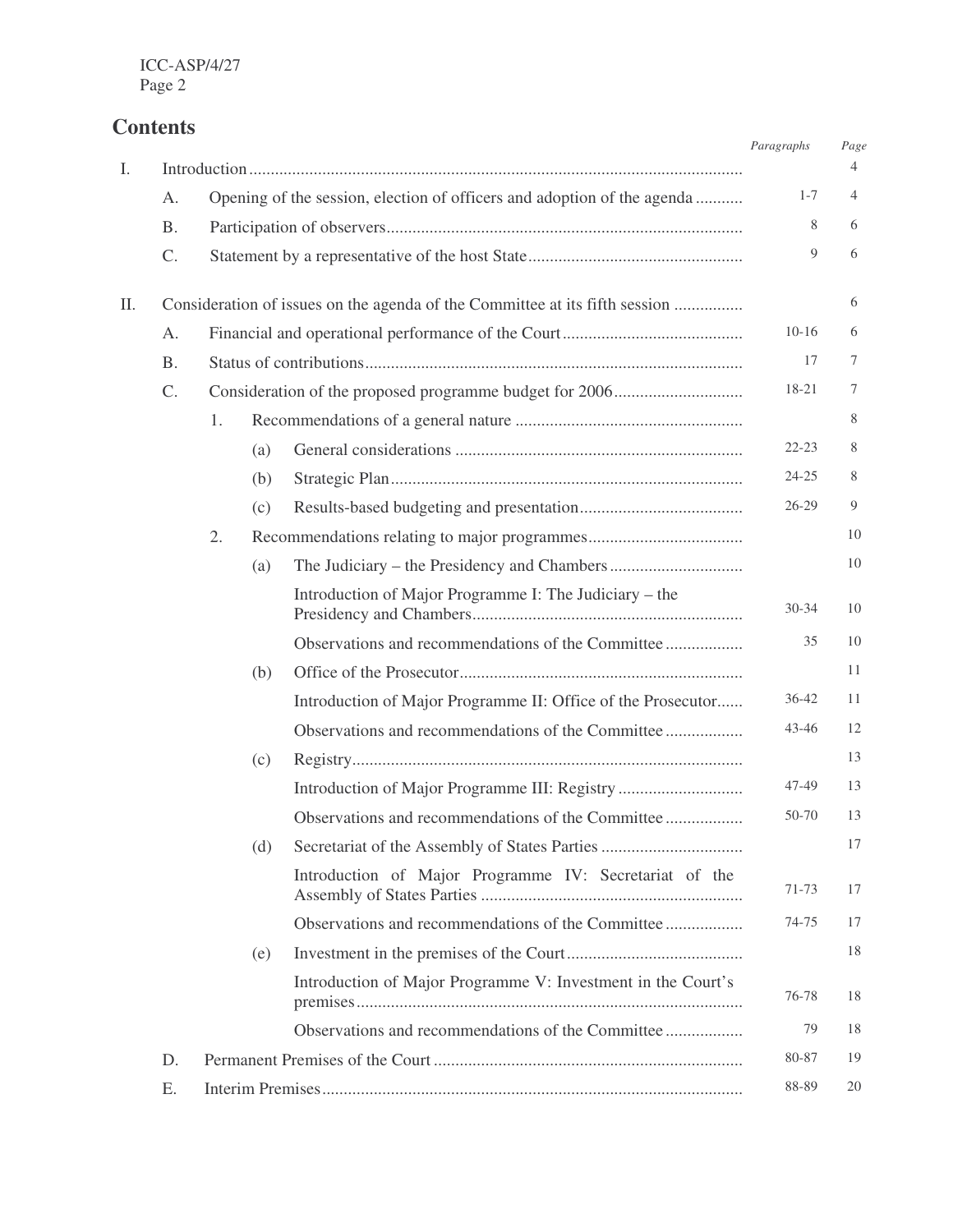| F.                   |                                                                        |                                                                                                                                              | Paragraphs | Page<br>21 |
|----------------------|------------------------------------------------------------------------|----------------------------------------------------------------------------------------------------------------------------------------------|------------|------------|
|                      | 1.                                                                     | Long-term budgetary consequences of the pension scheme                                                                                       | 90-99      | 21         |
|                      | 2.                                                                     | Consideration of the proposal regarding the conditions of service<br>and compensation of the Prosecutor and Deputy Prosecutors               | 100        | 22         |
|                      | 3.                                                                     |                                                                                                                                              | 101-102    | 22         |
|                      | 4.                                                                     | Report on the establishment of a New York Liaison Office for the                                                                             | 103-104    | 23         |
|                      | 5.                                                                     | Report on the impact of staff increases on the Information                                                                                   | 105        | 23         |
|                      | 6.                                                                     |                                                                                                                                              | 106        | 23         |
| G.                   |                                                                        |                                                                                                                                              |            | 23         |
|                      | 1.                                                                     | Report on the relationship between the Secretariat of the Trust Fund<br>for Victims and the Victims Participation and Reparations Section of | 107-108    | 23         |
|                      | 2.                                                                     | Report on amendments to the Financial Regulations and Rules                                                                                  | 109        | 23         |
|                      | 3.                                                                     |                                                                                                                                              | 110        | 24         |
|                      | 4.                                                                     | Report on standard operating procedures for travel of Committee                                                                              | 111        | 24         |
|                      | 5.                                                                     | Strategic Plan of the Court (including the integrated strategy for                                                                           | 112        | 24         |
| H.                   |                                                                        |                                                                                                                                              |            | 24         |
|                      | 1.                                                                     | Report on draft guidelines for the selection and engagement of gratis                                                                        | 113        | 24         |
|                      | 2.                                                                     |                                                                                                                                              | 114        | 24         |
| Annexes <sup>®</sup> |                                                                        |                                                                                                                                              |            |            |
| Ι.                   |                                                                        |                                                                                                                                              |            | 25         |
| Π.                   |                                                                        |                                                                                                                                              |            |            |
| Ш.                   | Budgetary implications of implementation of the recommendations of the |                                                                                                                                              |            |            |
| IV.                  |                                                                        |                                                                                                                                              |            |            |
| V.                   |                                                                        |                                                                                                                                              |            |            |

<sup>∗</sup> Annexes II, III, IV and V are under preparation and will be issued as an addendum to this report.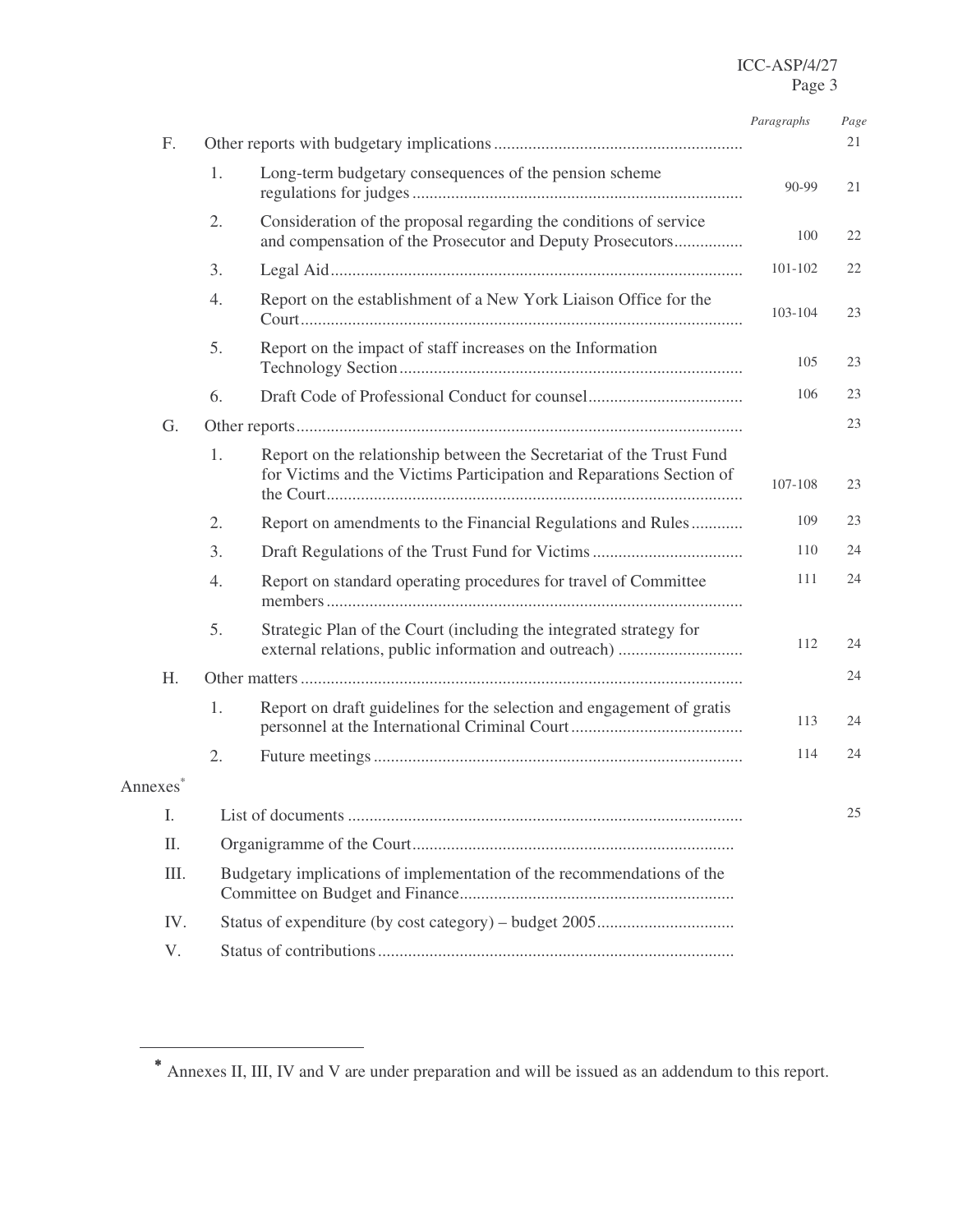## **I. Introduction**

#### **A. Opening of the session, election of officers and adoption of the agenda**

1. The fifth session of the Committee on Budget and Finance (the Committee) was convened in accordance with a decision of the Assembly of States Parties (the Assembly) taken at the 5<sup>th</sup> plenary meeting of its third session on 10 September 2004. The Committee held its fifth session, comprising 10 meetings, from 10 to 14 October 2005. The President of the Court, Mr. Philippe Kirsch, delivered welcoming remarks at the opening of the session.

2. For the fifth session, the Committee re-elected Mr. Karl Paschke (Germany) as Chairperson and elected Mr. Eduardo Gallardo Aparicio (Bolivia) as Vice-Chairperson. The Committee also appointed Mr. Peter Lovell (United Kingdom of Great Britain and Northern Ireland) as Rapporteur for the session.

3. The Secretariat of the Assembly of States Parties (the Secretariat) provided the substantive servicing for the Committee, and its Director, Mr. Medard Rwelamira, acted as Secretary of the Committee.

- 4. At its  $1<sup>st</sup>$  meeting, the Committee adopted the following agenda (ICC-ASP/4/CBF.2/L.1):
	- 1. Opening of the session.
	- 2. Election of the Chairperson and Vice-Chairperson
	- 3. Adoption of the agenda.
	- 4. Participation of observers.
	- 5. Organization of work.
	- 6. Budgetary matters:
		- (a) Performance reports data on financial performance and results 2004 and 2005;
		- (b) Consideration of the proposed programme budget for 2006;
		- (c) Report regarding long-term budgetary consequences of the pension scheme regulations for judges;
		- (d) Consideration of the proposal regarding the conditions of service and compensation of the Prosecutor and Deputy Prosecutors;
		- (e) Report on the establishment of a New York Liaison Office for the Court;
		- (f) Report on the impact of staff increases on the Information Technology Section;
		- (g) Report on the implementation of activities financed by the Contingency Fund;
		- (h) Report on amendments to the Financial Regulations and Rules.
	- 7. Audit reports:
		- (a) Financial Statements of the International Criminal Court for the period 1 January to 31 December 2004;
		- (b) Financial Statements of the Trust Fund for Victims for the period 1 January to 31 December 2004;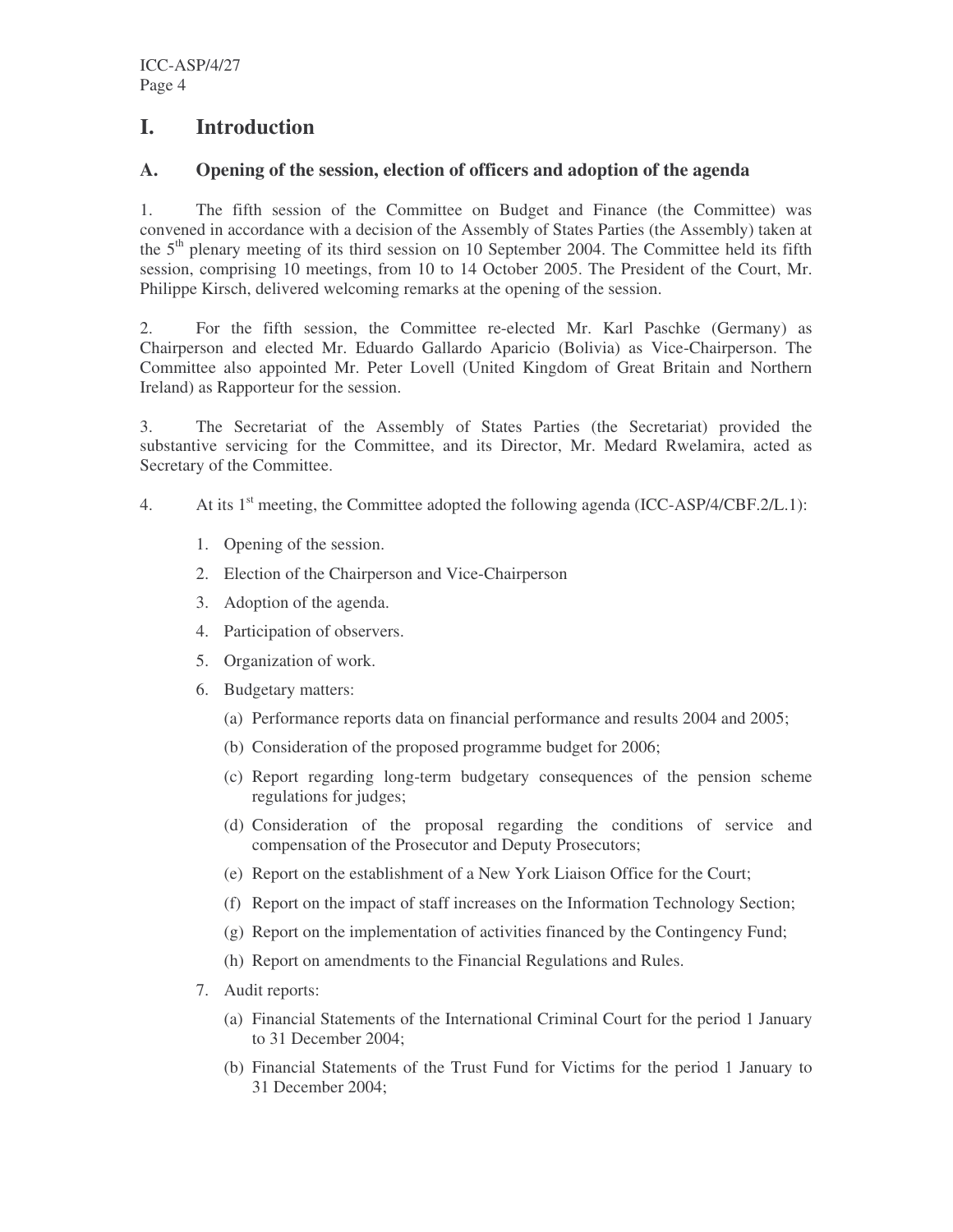- (c) Report of the Office of Internal Audit.
- 8. Permanent Premises of the Court:
	- (a) Report on permanent premises: estimates of the costs over a 25 year period;
	- (b) Report on permanent premises: financing methods used for the new premises of other international organisations;
	- (c) Report on permanent premises: composition of staffing estimates for permanent premises.
- 9. Strategic Plan of the Court (including the integrated strategy for external relations, public information and outreach).
- 10. Legal aid.

Report on the formal procedure to evaluate the legal aid system.

- 11. Other reports:
	- (a) Report on the relationship between the Secretariat of the Trust Fund for Victims and the Victims Participation and Reparations Section of the Court;
	- (b) Draft Regulations of the Trust Fund for Victims;
	- (c) Report on standard operating procedures for travel of Committee members.
- 12. Other matters.
- 13. Approval of the report of the session.
- 14. Closing of the session.
- 5. The following members attended the fifth session of the Committee:
	- 1. Lambert Dah Kindji (Benin)
	- 2. Eduardo Gallardo Aparicio (Bolivia)
	- 3. Fawzi A. Gharaibeh (Jordan)
	- 4. Myung-jae Hahn (Republic of Korea)
	- 5. Peter Lovell (United Kingdom of Great Britain and Northern Ireland)
	- 6. John F.S. Muwanga (Uganda)
	- 7. Karl Paschke (Germany)
	- 8. Elena Sopková (Slovakia)
	- 9. Michel-Etienne Tilemans (Belgium)
	- 10. Santiago Wins (Uruguay)

6. The Committee took note of the resignation of Ms. Inna Šteinbuka (Latvia) from her position as member of the Committee following her appointment as Director of the Department of Economic and Regional Statistics at EUROSTAT. Mr. David Dutton (Australia) was unable to attend the session and sent his apologies.

7. The following organs of the Court were invited to participate in the meetings of the Committee to introduce the reports: the Presidency, the Office of the Prosecutor and the Registry.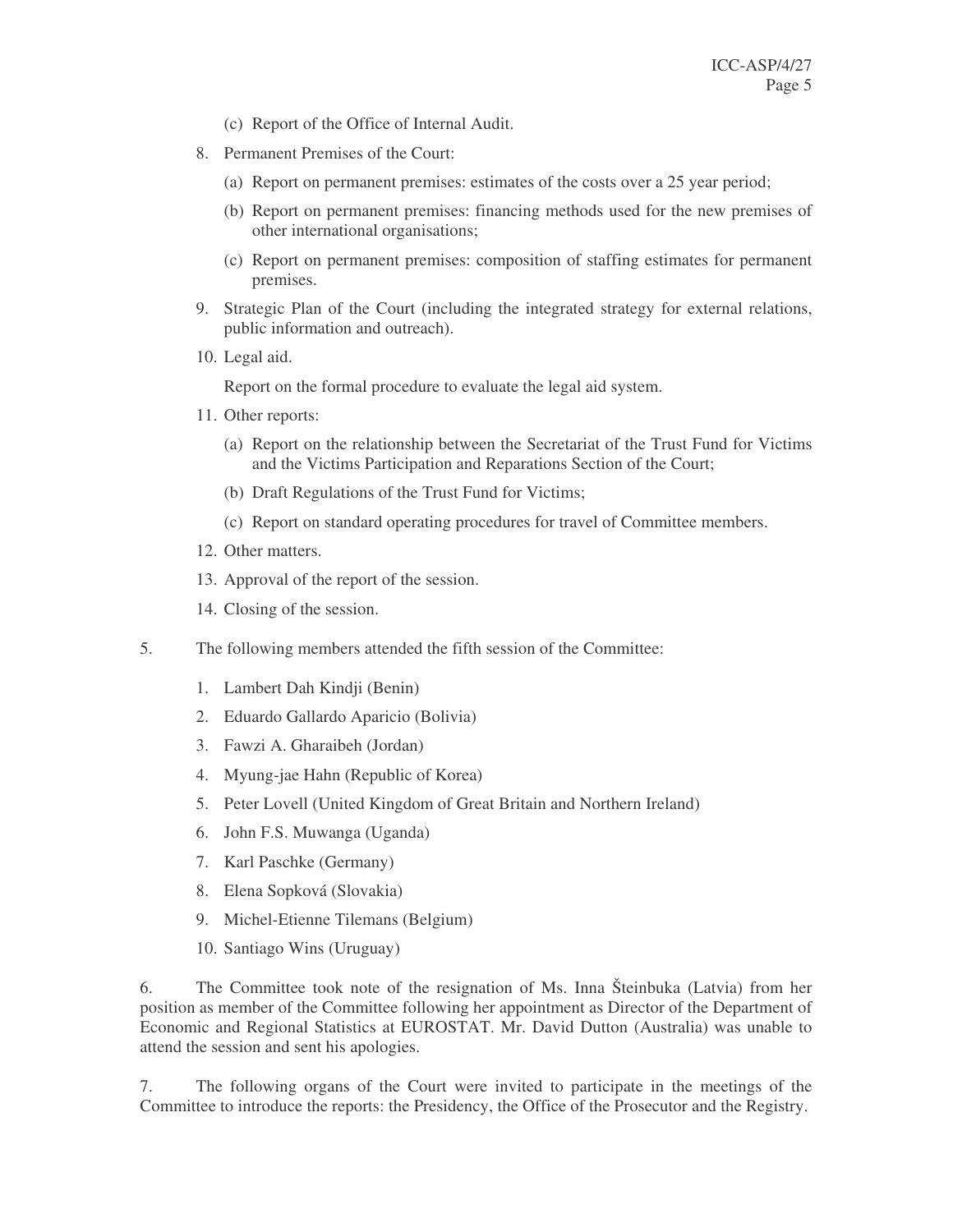#### **B. Participation of observers**

8. The Committee decided to accept the request of the Coalition for the International Criminal Court to make a presentation to the Committee. The Committee appreciated the presentation and welcomed the insight that the Coalition was able to give on many of the issues facing the Court.

#### **C. Statement by a representative of the host State**

9. At the 1<sup>st</sup> meeting on 10 October, Ambassador Edmond Wellenstein, Director General, ICC Task Force, Ministry of Foreign Affairs of the Netherlands, made a statement on behalf of the host State outlining recent developments in the transfer of material in the diplomatic pouch, detention cells and the interim and permanent premises.

## **II. Consideration of issues on the agenda of the Committee at its fifth session**

#### **A. Financial and operational performance of the Court**

10. The Committee considered five reports on the performance and achievements of the Court in 2004 and 2005:

- Report on the activities of the Court (ICC-ASP/4/16);
- Report on programme performance of the International Criminal Court for the year 2004 (ICC-ASP/4/13);
- Financial Statements for the period 1 January to 31 December 2004 (including the report of the External Auditor) (ICC-ASP/4/9);
- Report on budget performance of the International Criminal Court as at 31 August 2005 (ICC-ASP/4/20);
- Report of the Office of Internal Audit (ICC-ASP/4/4).

11. The first two reports on the Court's activities and performance outlined the major steps forward that the Court had made in developing its capacity during 2004 and into 2005, upon which it should be congratulated. This progress has enabled the Court to embark upon the significant level of operational activity now being undertaken.

12. The Committee considered the report of the External Auditor, in particular the recommendations therein, on:

- Procurement:
- Budgetary planning control and monitoring;
- Transfers within major programmes and between staff and non-staff appropriations;
- Establishment of the Property Survey Board in accordance with the Financial Regulations and Rules;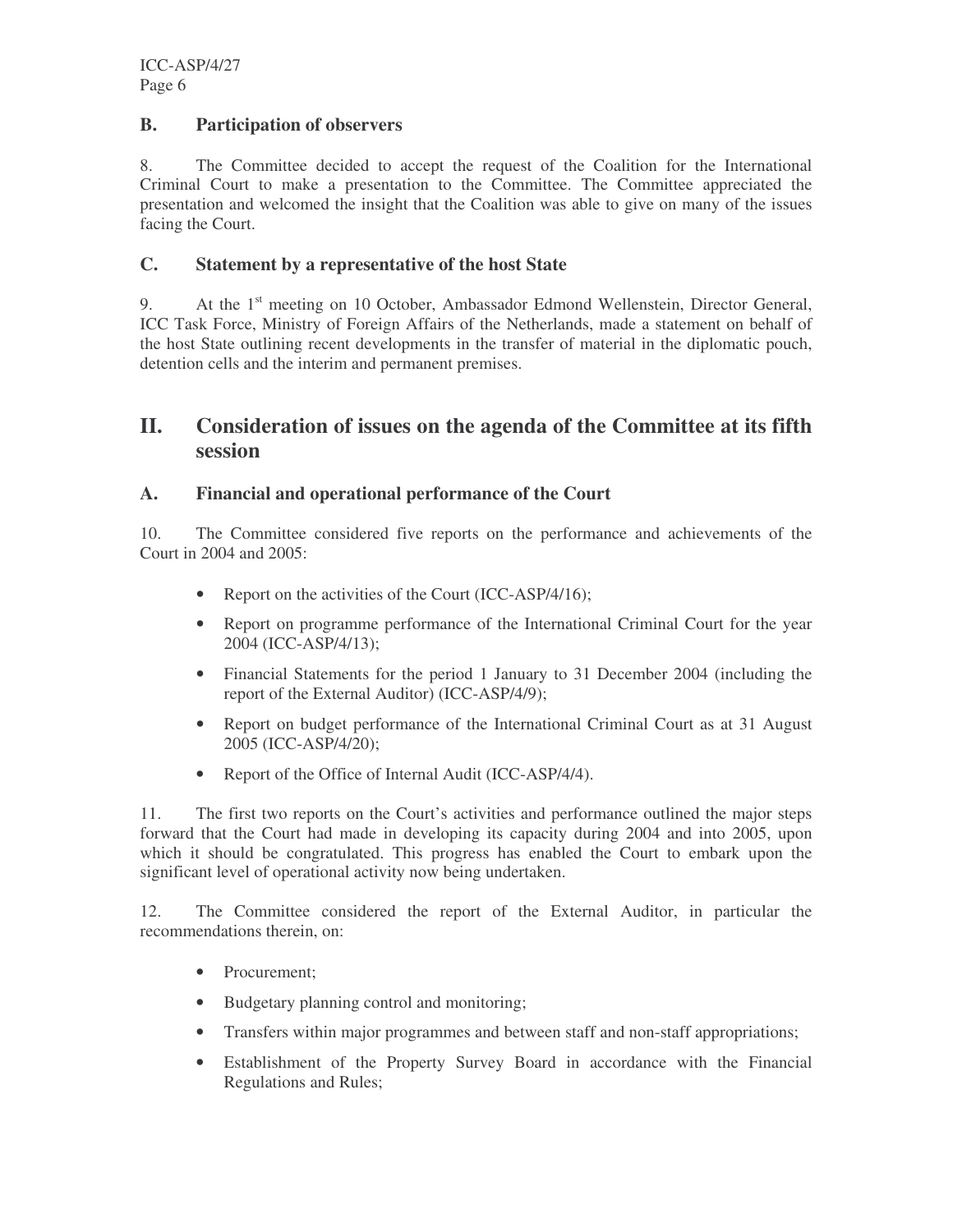- Lack of clarity in accountability arrangements;
- Establishment of financial control statement;
- Establishment of an Audit Committee:
- Establishment of a risk assessment framework;
- Alignment of the Information Technology strategy to the Court's core business;
- Plan to review and monitor how audit recommendations are addressed.

13. The Committee welcomed the opportunity to discuss the report with the External Auditor and **endorsed the recommendations therein, many of which coincided with the Committee's own findings, in particular in the areas of budgetary planning and control, transfers within programmes, accountability arrangements and the establishment of an audit committee with full independence.**

14. The Committee noted that as at 31 August the Court had spent 48.4 per cent of its total programme budget. The Court anticipated spending 83 per cent of the total budget for 2005. Whilst the Committee appreciated the approach taken by the Court to contain actual expenditure to the minimum, it felt that scope existed for improving the planning and procurement activities as underlined by the External Auditor.

15. The Committee heard a presentation of the report from the internal auditor and received information on the 2005-2006 operational audit plan. The Committee welcomed the progress made in the set up of the Office of Internal Audit and the adoption of the Audit Charter.

16. **The Committee recommends that future reports of the Office of Internal Audit be more substantiated and contain tangible information, whilst maintaining the necessary confidentiality**. The Committee noted the need for the internal auditor to be given access at all times to the officials of the Court and have timely receipt of information requested. **The Committee reiterates that the internal auditor should be fully independent in choosing what subjects to audit, with greater emphasis on a risk based audit approach.**

#### **B. Status of contributions**

17. The Committee reviewed the status of contributions as at 31 August 2005. It noted that a total of €890,000 (2.88 per cent) was outstanding from 2002/03, €3,606,000 (6.79 per cent) from 2004, and  $\epsilon$ 13,300,000 (19.88 per cent) for the current 2005 period. The issue remained a matter of concern for the Committee. As the Court moves from the development stage to full operational capacity, budgetary issues will become clearer and the likelihood of under-spending, that has enabled the Court to cope with the shortfall in contributions, will diminish. The Committee considered the Report of the Bureau on the arrears of States Parties (ICC-ASP/4/14) and noted the recommendations therein. The Committee will consider how it will approach the role outlined for it in recommendations 7 and 8 at its next session in 2006, following the pertinent decision of the Assembly.

#### **C. Consideration of the proposed programme budget for 2006**

18. The Committee heard a general presentation by the Court of the budgetary estimates for 2006, regarding basic expenses, situation-related costs, and the major areas of budgetary growth.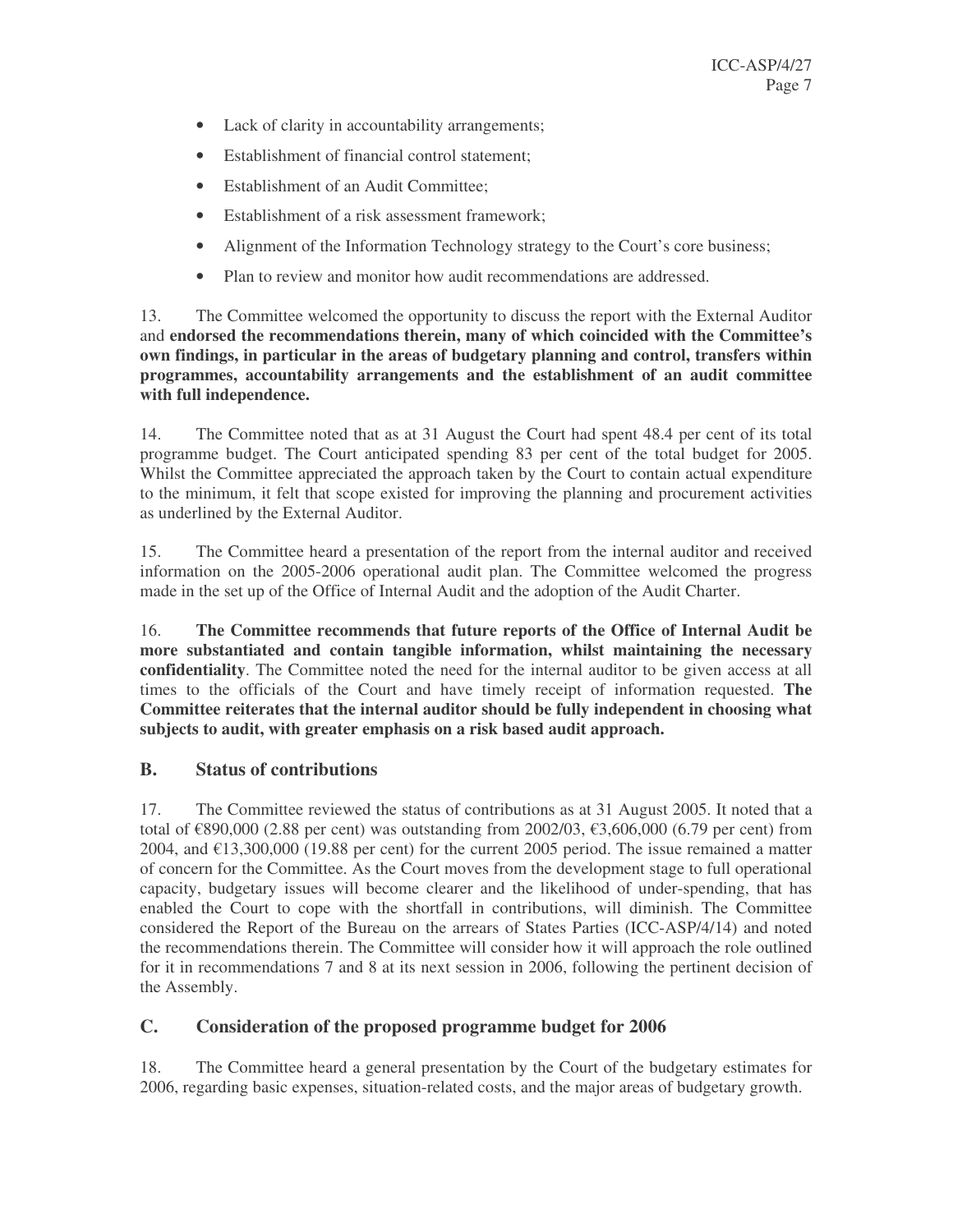ICC-ASP/4/27 Page 8

19. It was understood that the process of developing the Strategic Plan for the Court was still evolving and would only be completed in 2006. Nevertheless, this process had already impacted on the preparation of the budget for 2006 and enabled the Court to strive for more coherence. To achieve this purpose, a Budget Coordination Committee had been created in which representatives of all organs had interacted to ensure transparency, predictability, and a clear delineation of basic and situation-related costs.

20. As regards the assumptions for 2006, it was pointed out that further progress in Situation I will largely depend on the likelihood of making arrests and on the ensuing judicial process. The Committee was further informed that unlike in Situation I, where only one group of people was being investigated, investigations in Situation II concerned several groups. In Situation III, there is a likelihood that there will be two investigations.

21. The presentation also highlighted the difficulties and specific challenges involved in the field operations of the Court. It was pointed out that these difficulties led to significant costs in the various activities performed, such as the basic repairs in temporary local premises, the translation and transcriptions of evidence gathered in the field, the purchasing of appropriate vehicles for negotiating inadequate local roads, the purchasing of satellite time for communications, the need to ensure the security of staff and witnesses in hostile environments, etc.

#### **1. Recommendations of a general nature**

### **(a) General considerations**

22. The Committee welcomed the update by the Prosecutor on progress in his work regarding the situations in Darfur (Sudan), the Democratic Republic of the Congo and Uganda, as well as the implications for the budget. The assumptions were premised on the Court examining four situations during 2006 and having trial activity commence in the first half of 2006. Pre-trial activity, which was already taking place, would be intensified even more in 2006.

23. As in its review of the 2005 programme budget, the Committee concluded that the assumptions, although reasonable, were still contingent upon the Court receiving adequate cooperation on the part of national and international authorities, upon conditions on the ground and upon whether indictees were arrested and transferred to the custody of the Court.

#### **(b) Strategic Plan**

24. The Committee recalled that at its third session in 2004, it had recommended that the Court prepare a set of overarching objectives and expected accomplishments for the Court as a whole, reflecting the collective plans for advancing the aims of the Rome Statute.<sup>1</sup> The Committee had considered the matter further at its fourth session when it had endorsed the approach outlined by the Court. The Committee noted that the pace of progress in developing such a plan by the Court had been disappointingly slow over the past year. The most recent report, which had been taken note of by the Committee (see paragraph 112 below), only reflected

<sup>&</sup>lt;sup>1</sup> ICC-ASP/3/25, part II, A.8 (b), para. 46.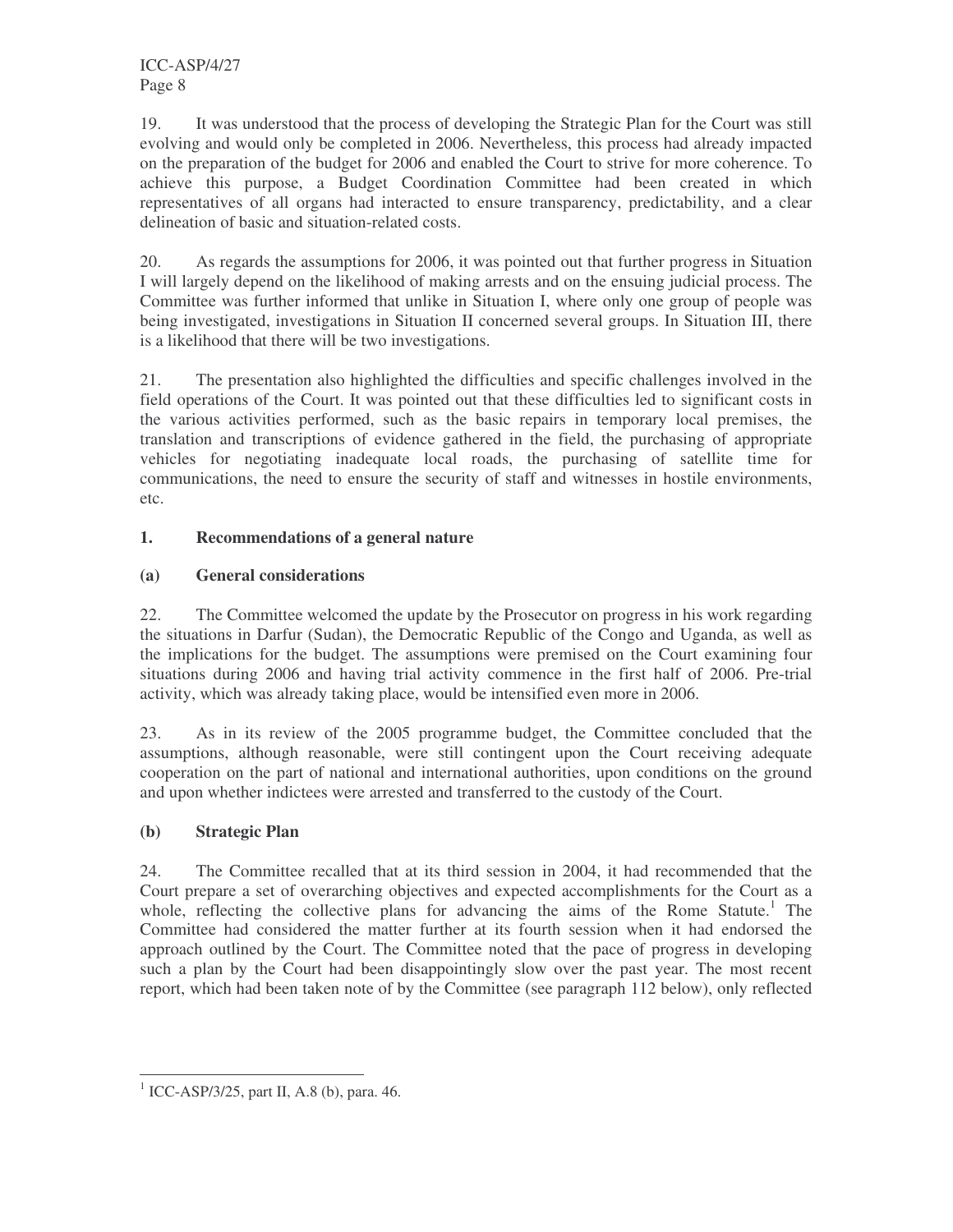a provisional set of three strategic goals.<sup>2</sup> In this connection the Committee was of the view that it was difficult to link the proposed programme budget with the strategic goals.

#### 25. **The Committee therefore again recommends that the issue of developing the Strategic Plan should be afforded a higher level of priority together with a greater level of involvement by the senior management of the Court.**

#### **(c) Results-based budgeting and presentation**

26. The Committee welcomed the implementation of its recommendation concerning the categorization of resources in the proposed programme budget, which used the categories of "basic" and "situation-related" to differentiate between core costs, which were likely to remain relatively constant, and other resources which are likely to vary depending on the number of situations and the phases of work in each situation. The Committee re-emphasised that situationrelated resources should only be used when the situation really warrants it.

27. Overall the Committee welcomed the shorter, more concise presentation of the budget and noted some improvement in the expected accomplishments relating to the sub-programmes. Generally, the performance indicators were fewer in number with some good examples of wellframed measures and associated targets, particularly on timeliness and throughput. Although this was not consistent throughout the budget, the Committee hoped that these good examples would help to improve the quality further in future years. **The Committee requests that expected accomplishments and performance indicators be better delineated, and that the latter should be the standards of quantifiable measurement of expected accomplishments. Likewise, the Committee would appreciate it if the presentation of future budgets would clearly indicate in the comparative tables for each programme and sub-programme the redeployment of staff and non-staff costs during the current year and provide data on current staffing levels.**

28. The Committee further **recalled its recommendation that, in the medium term, with the installation of a more sophisticated accounting system, the Court would seek to structure the budget by situation.** <sup>3</sup> The Committee recalled the recommendation of the External Auditor relating to transfers between budgets and considered whether the programme structure, which reflected the organizational structure of the Court, needed to be revised as the Court moved further into its operational mode. It was apparent to the Committee that in areas such as mobile telephones and desktop computers, the service provider was expected to manage budgetary implications rather than the person authorizing the expenditure. The Committee felt that increased financial control would be achieved with a closer alignment of authority and budgetary responsibility.

29. Although Committee members welcomed the realistic approach of recruitment lead-in times by only seeking 50 per cent of the annual cost of additional posts, they were concerned that this could mask the full extent of the financial commitment being made. The full year cost of the

 $2(1)$  To investigate, prosecute and conduct fair trials, in an effective and impartial manner, and in accordance with high legal standards; (2) To fulfil its judicial activities, as well as the activities in support thereof, in a transparent and efficient manner; and (3) To contribute to long-lasting respect for and enforcement of international criminal justice, the prevention of crime, and the fight against impunity (ICC-ASP/4/CBF.2/2, para. 9).

<sup>3</sup> ICC-ASP/3/25, part II, A.8 (b), para. 42.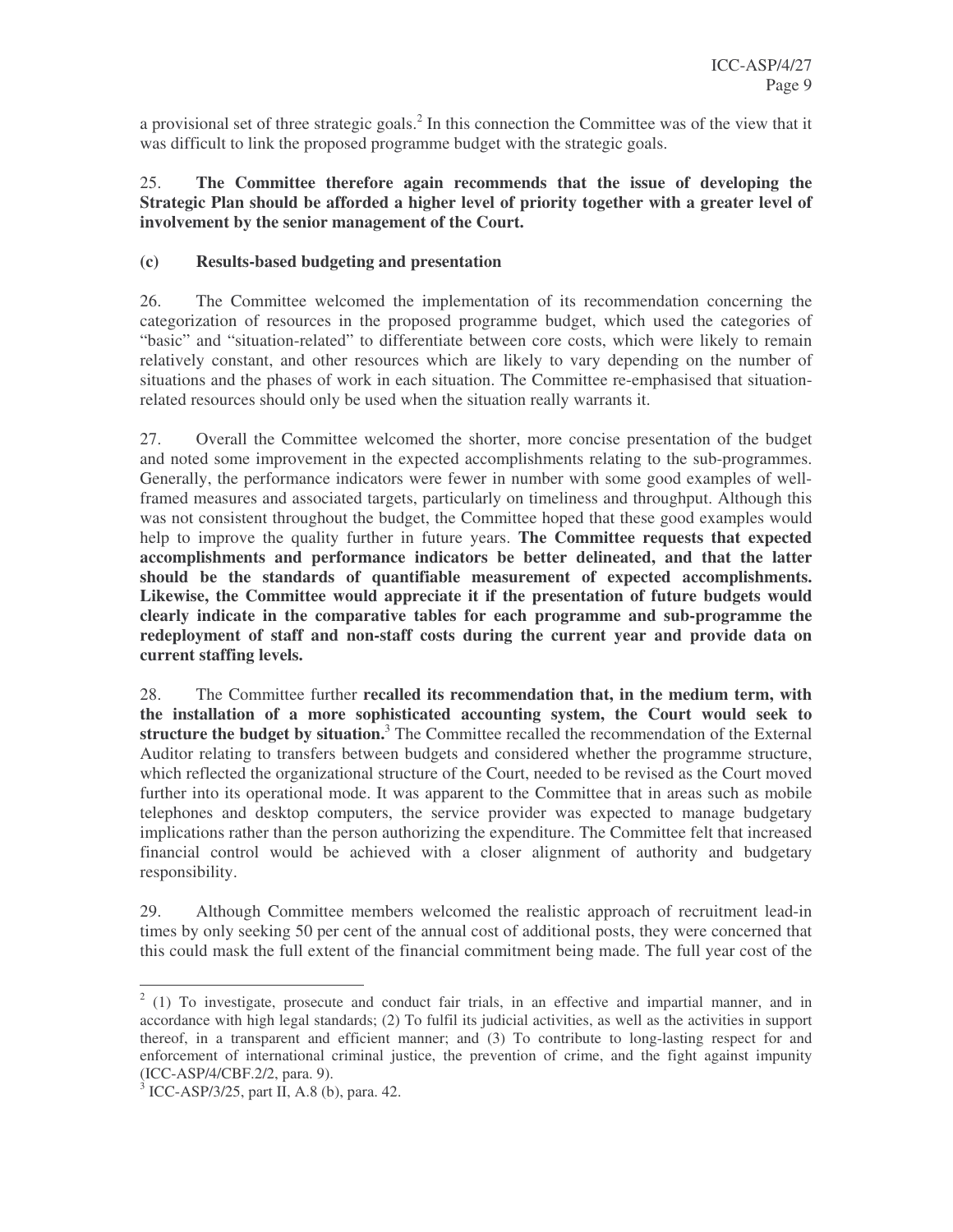ICC-ASP/4/27 Page 10

additional posts approved in the 2005 budget increased the Court's budget by  $\epsilon$ 2.8 million, while the full cost of the additional posts sought for 2006 would increase the budget by some  $\epsilon$ 5 million in 2007 and thereafter. **The Committee felt that it would be helpful if the full year cost of new posts was also included. The Committee also felt that where material amounts are sought for travel, General Temporary Assistance (GTA), contractual services and general operating expenses a breakdown or description should be provided. The Committee requests that these two changes be adopted in future budgets**.

## **2. Recommendations relating to major programmes** 4

#### **(a) The Judiciary – the Presidency and Chambers**

#### **Introduction of Major Programme I: The Judiciary –the Presidency and Chambers**

30. The Committee noted that no new professional posts were being requested. The only request was for a new post at the general service level to provide administrative support to the staff of the Immediate Office of the President. It was further pointed out that although there was a general increase in the Programme, this was largely offset by some reductions like those relating to judges' salaries and fewer consultancies.

31. The Committee was also informed that the pre-trial activity of the Judiciary had increased significantly not only because of the frequent requests by the Prosecutor and victims to participate in the proceedings, but also because the Chambers had to decide for the first time on a wide variety of matters. The Appeals Chambers also met regularly to discuss matters such as the rules for the conduct of future proceedings and the principles which should guide the drafting of future judgements.

32. As regards the budgetary request concerning travel for site visits, it was pointed out that this was based on the need for the Chambers to get to know the relevant situation on a first-hand basis, as well as the need to ensure that essential evidence which is at risk of being lost is secured and available at any subsequent stage of the proceedings.

33. The Committee also took note of the Presidency's objective to strengthen the "One Court" principle both internally and in its external relations and expressed its hope that this objective will be fully achieved in the course of the next budgetary term.

34. The Committee welcomed the close cooperation that the Court had been developing with international organizations, particularly the United Nations and the African Union, as regards logistics, communications, security and transportation, as well as in procurement.

#### **Observations and recommendations of the Committee**

35. The Committee welcomed the concise and succinct presentation given on this Major Programme. **It was of the view that the budgetary proposals contained in Major Programme I were well founded and recommends their approval.**

<sup>4</sup> Unless otherwise indicated, the references to paragraphs in Part II.C.2 (a) to (e) relate to the proposed programme budget for 2006 (ICC-ASP/4/5 and Corr.1).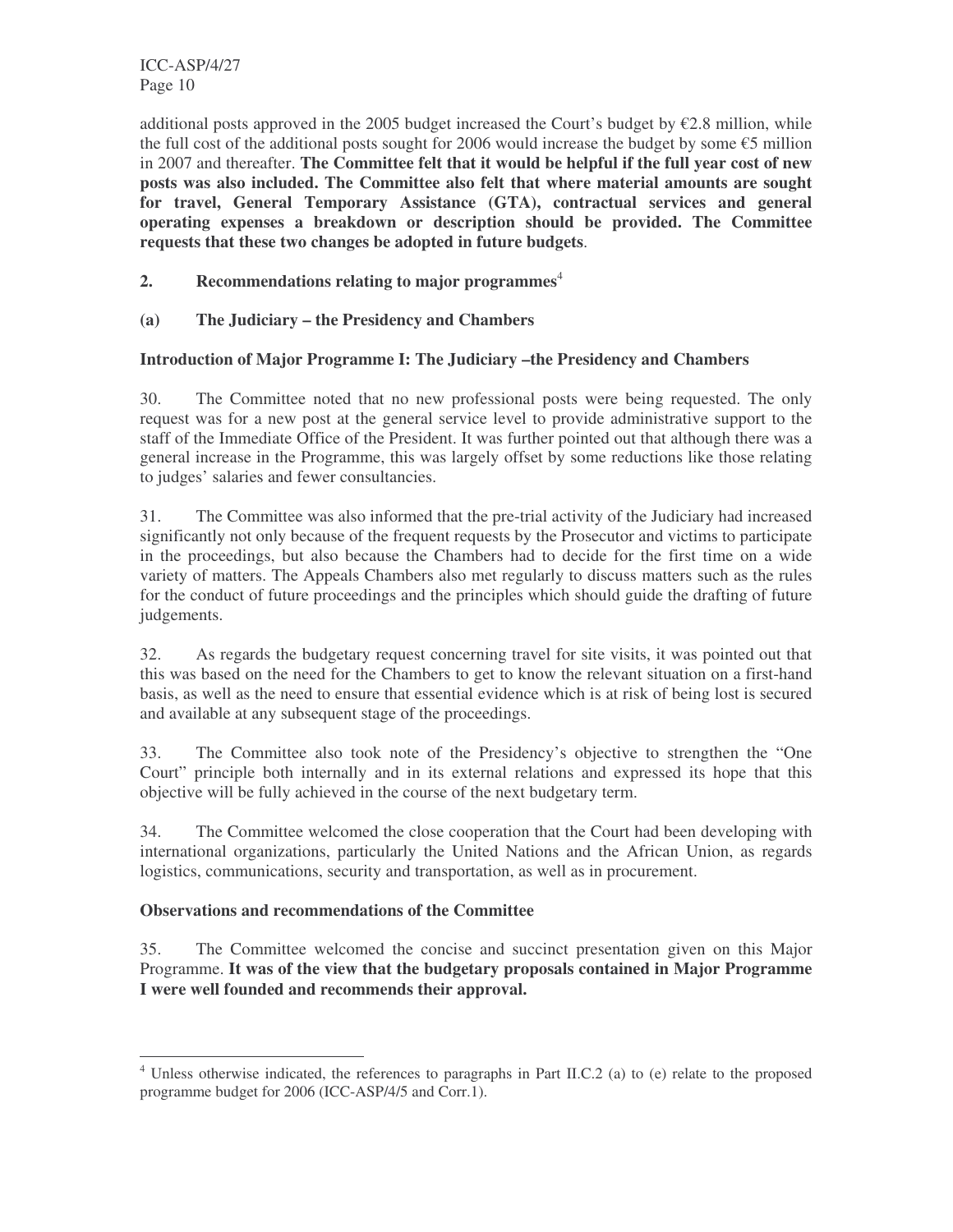#### **(b) Office of the Prosecutor**

#### **Introduction of Major Programme II: Office of the Prosecutor**

36. The Committee reviewed Major Programme II: Office of the Prosecutor. In introducing Major Programme II, the Office of the Prosecutor stressed that the Office was now working fully on the investigations in the three situations.

37. It was also pointed out that no major structural changes of the Office of the Prosecutor were being proposed except those emanating from the implementation of recommendations of the Committee on Budget and Finance and the Assembly of States Parties. In this regard the Committee was informed that the Staff Strategy Unit had been abolished, as the initial stage of creating staff policies and guidelines was nearing its end. Similarly, the functions of Director of the Jurisdiction, Complementarity and Cooperation Division and of Chef de Cabinet, would be separated, the latter to be performed by the incumbent of the redeployed P-5 post from the abolished Unit.

38. The Committee was also informed that the major increase in the proposed budget for Major Programme II was clearly related to situation expenditures. In this connection, the point was made that some of the proposed new posts were justified by the fact that a number of situations were under full investigation at the same time.

39. As regards increases in the proposed travel missions, some missions within Europe were intended to obtain broad international support for the Court, to give briefings on its work, develop partnerships and joint research projects, or legal tools and build networks with academic institutions. Other proposed travel expenses outside Europe were related to the need to have trial lawyers in the field from the beginning of an investigation in order to ensure that the evidence being gathered (e.g. witness statements) was appropriate and valuable for the trial. They were also justified by the difficulties and attendant costs involved in travel to the remote regions where most of the investigations were being conducted.

40. The Committee was informed that for the foreseeable future, the restructuring of the Office had been completed, and future variations in staff would only be related to the needs of actual situations.

41. The Committee welcomed the presentations made by the Office of the Prosecutor outlining the work of the investigation teams. This gave the Committee a vivid insight into the practical issues faced by the investigation teams in performing their critical work. The Committee expressed their admiration for the dedication shown by the investigation teams often working in extremely harsh conditions.

42. The Committee expressed appreciation for the fact that the recommendations it had made at the previous session concerning the restructuring of the Office had been implemented and this had been done without unduly affecting the operational capacity of the Programme.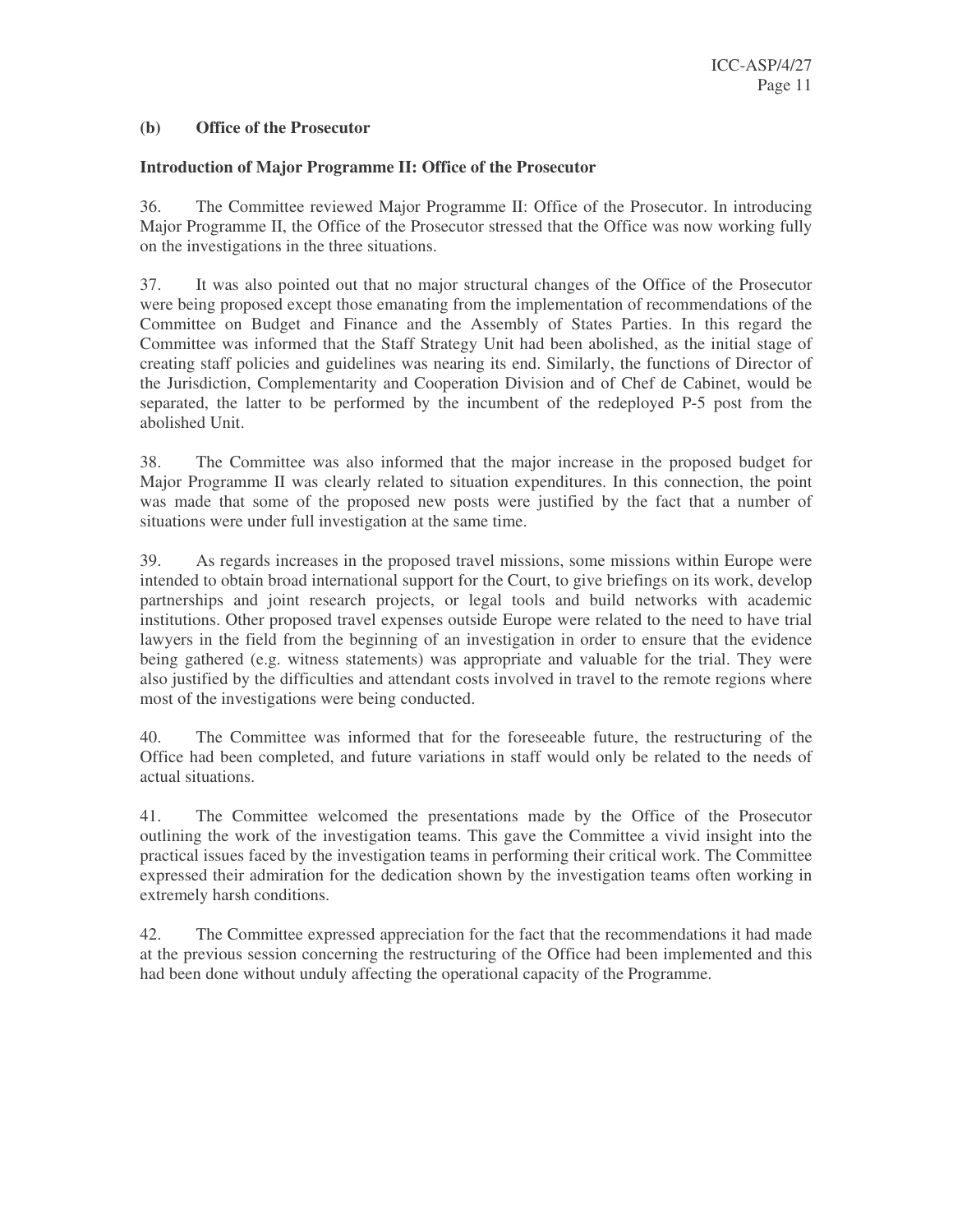#### **Observations and recommendations of the Committee**

#### Programme 2200: Jurisdiction, Complementarity and Cooperation Division

43. The Committee considered the request of the Division for the creation of two additional posts, one P-2 (Associate Situation Analyst) (sub-programme 2220, para. 115) and one P-3 (International Cooperation Advisor) (sub-programme 2230, para. 224). After careful consideration of the justifications, **the Committee decides to recommend the creation of the additional P-3 post. As regards the P-2 post, it recommends that at this stage the proposed post should be reconverted into temporary assistance, without prejudice to the proposal being resubmitted at a later instance, if the situation should warrant it.**

#### Programme 2300: Investigation Division

44. The Committee was impressed by the presentation **and recommends the approval of the proposals made in the Programme**. At the same time, the Committee took note of the correction made by the Office of the Prosecutor concerning the number of additional data entry clerks (from five to seven) (sub-programme 2320, para. 144), **but it deemed advisable to keep the number of additional data entry clerks at five.** It was also the understanding of the Committee that the considerable budgetary requirements of the Division were an indication of the progress being achieved. At the same time, the Committee expected that for the foreseeable future, new developments arising within the area of competence of the Division would be sufficiently covered by the resources already allocated to it.

#### Programme 2400: Prosecution Division

45. The Committee was of the view that it was not likely that Trial Team 3 would be faced with demanding trial activities in the course of the next budgetary period. Consequently, as regards sub-programme 2420 (para. 191), **the Committee recommends the creation of one P-3 Legal Officer post and one P-2 Legal Officer post, but not the GS-OL Prosecution Assistant post. It also recommends the creation of a P-1 Case Manager post, one of the two GS-OL Trial Support Staff for trial team (Situation I) and only one of the two GS-OL Trial Support Staff for trial team 2 (Situation II). As regards the one full trial team requested for Situation III, the Committee recommends the creation of one P-5 Senior Trial Lawyer post; one P-4 Trial Lawyer post (redeployed from sub-programme 2320); one P-2 Associate Trial Lawyer post and two GS-OL Trial Support Staff posts. It recommends not to establish the other P-4 Pre-Trial Lawyer post, the P-1 Case Manager post and the GS-OL Prosecution Assistant post.**

#### Travel

46. The Committee was not entirely convinced of the rationale behind certain proposed travel expenditures and was of the view that some of the proposals were insufficiently justified. **It recommends a reduction of €50,000 of basic travel within the Office of the Prosecutor. This reduction was not intended to apply to situation-related travel.**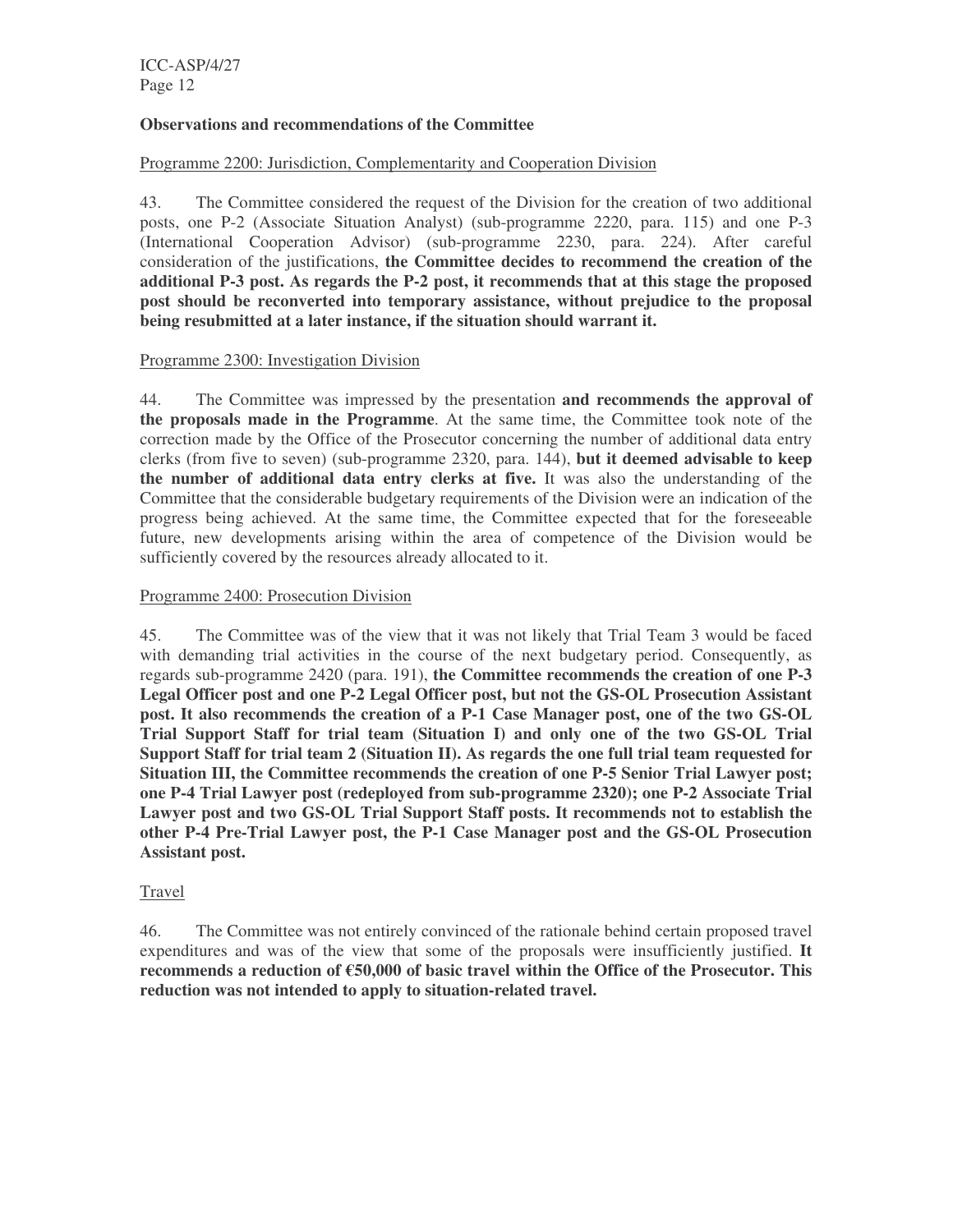#### **(c) Registry**

#### **Introduction of Major Programme III: Registry**

47. The Committee considered in detail the proposals and welcomed the opportunity to discuss them thoroughly with the Registrar and each of his divisional Directors and Section Heads. The Committee particularly appreciated this dialogue and the explanations provided by all concerned.

48. The Committee concluded that increases in certain areas are necessary for the effective functioning of the Court, in particular in those Sections servicing directly the pre-trials and trials proceedings and the activities and operations of the Office of the Prosecutor in the field, such as security, information and communication technologies, court management interpretation and translation, and victims and witnesses.

49. However, the rate of growth of personnel, travel not related to situations, contractual services, temporary personnel and general operating expenses was a cause for concern. In certain cases lapses were noted or the proposals were based on very ambitious assumptions regarding the activities of the Registry and the support required for the other sections of the Court. The Committee felt that more experience of field operations and trial proceedings would be necessary to set the correct level of required resources. The Committee was of the opinion that an increase in projected workload should not automatically entail a commensurate increase in resources. Nonetheless, the Committee took into account the need to leave to the Registrar a sufficient margin of manoeuvre to meet the needs of the Court in 2006.

#### **Observations and recommendations of the Committee**

50. As in the previous budgets programmes, the Committee observed that in many instances requests for travel resources in Europe and outside Europe for trips not related to the field operations (situation-related) had very limited or no justification and that the habit of distributing small amounts of travel money to every Section was persisting. **The Committee accordingly recommends that the total travel budget of the Registry falling under basic resources (i.e. €363,200) be reduced by 30 per cent and requests the Registrar to redistribute the funds according to priorities.**

#### 3100: Office of the Registrar

51. The Committee was informed that the Registrar will make a recommendation to the President for a Deputy Registrar at D-1 level (sub-programme 3110, para. 217). **The Committee has no objection to the establishment of that post, provided that it be filled by a professional who is highly skilled in managerial functions, so as to reinforce the relevant capacity of the Registry.** The Committee noted that the Deputy Registrar must be elected by the judges in the same manner as the Registrar.

52. The Deputy Registrar will lend support to the Registrar in carrying out his tasks. Therefore, the Deputy Registrar should not have a separate office structure but should be fully integrated into the Immediate Office of the Registrar, which comprises at present five staff members. **For this reason, the Committee recommends not to approve the one P-2 post nor the one GS-OL post referred to in sub-programme 3110, paras. 220 and 221.**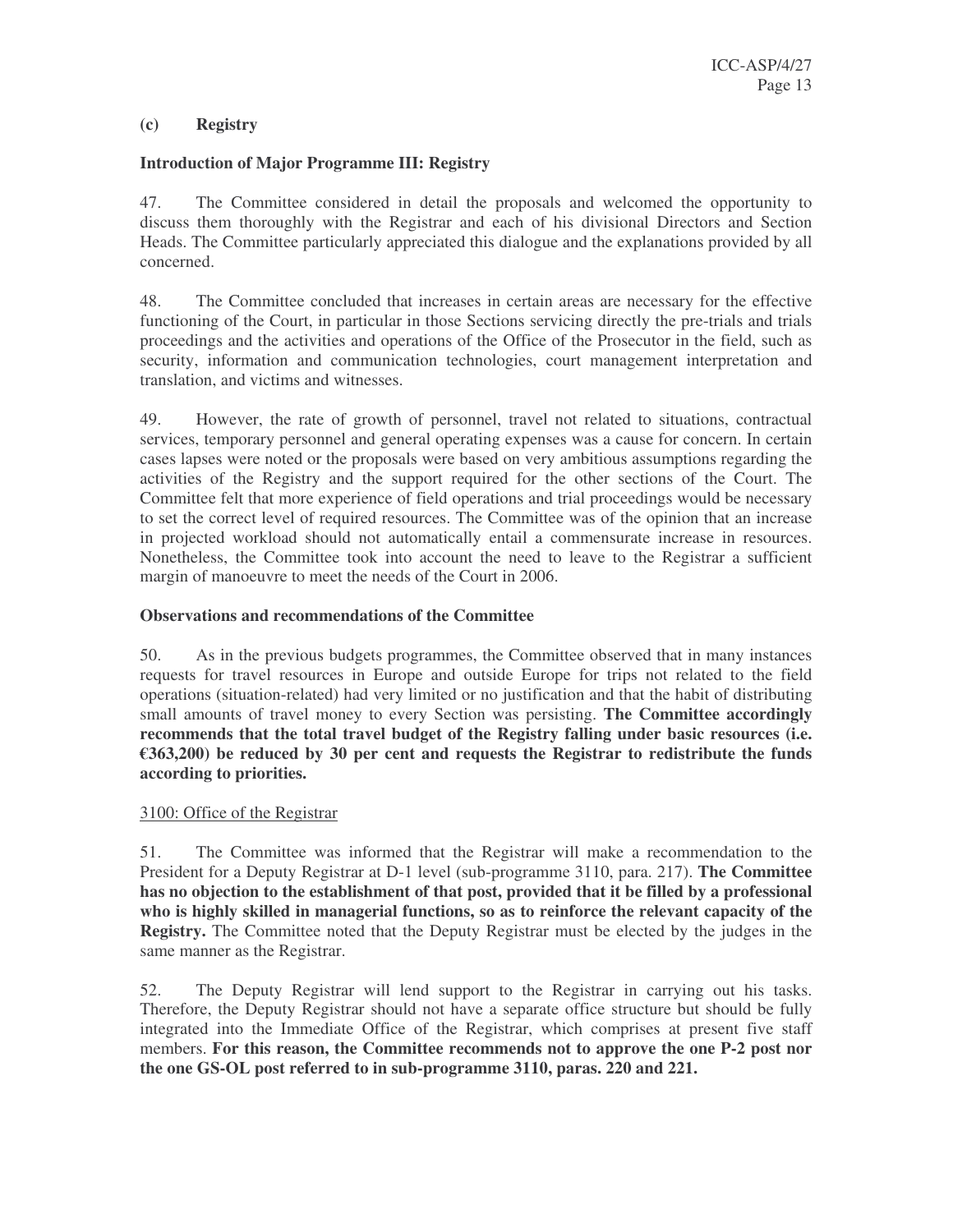ICC-ASP/4/27 Page 14

53. In the Legal Advisory Services Section, an additional P-2 post is proposed under basic resources (sub-programme 3130, para. 236). The Committee noted that the job description of this post corresponds to the general description of the activities of the section, which comprises of seven staff at present. The Committee was not convinced that an additional established post was needed in 2006, in view of the increase in staff in other Divisions and Sections which perform similar legal work. **Accordingly, the Committee recommends that this P-2 post be provided under GTA**.

54. The Committee paid particular attention to the resource requirements of the Security and Safety section (sub-programme 3140), which is in charge of security at the interim premises and in the field offices, and the protection of officials travelling in the various countries where investigations are ongoing. Five additional officers (GS-OL) are required for the security of the new building of the Court (para. 246). **The Committee recommends the approval of one GS-OL (Security Supervisor) post and to provide the four other posts under GTA.** Furthermore**,** a P-3 Field Support Officer (para. 248) and 15 GS-OL security officers are required for field security (para. 249). **The Committee recommends approving the P-3 post, 12 GS-OL posts and providing three remaining GS-OL posts under GTA.**

55. The Office of the Controller (sub-programme 3150) proposes two GS-PL Budget Control Assistants (para. 263). **The Committee recommends the approval of one GS-PL under basic resources and one GS-PL under situation-related resources.**

56. The Committee was informed that an analysis had been made of the costs and benefits of outsourcing security services compared with having security personnel employed directly by the Court, concluding that the latter is slightly less expensive.

57. Since a final decision must be taken in 2006 on the most efficient way to provide security personnel for the Court, **the Committee recommends that the market survey be presented at its sixth session for consideration**.

#### 3200: Common Administrative Services Division

58. In this Division, one P-2 post is proposed under the Office of the Director (sub-programme 3210, para. 269) and three P-3 Field Office Managers under the new field operation section (sub-programme 3280, para. 331). **The Committee recommends that these posts be approved**. One additional P-2 post is proposed in the Human Resources Section (sub-programme 3220, para. 278) in connection with the establishment of several internal committees and boards. The Committee feels that the tasks described for this position do not warrant the recruitment of an additional professional. **Accordingly, the Committee recommends that this post not be approved.**

59. In the same Division, 16 new GS-OL posts are requested under Human Resources (sub-programme 3220, paras. 279 and 280), Budget and Finance (sub-programme 3240, paras. 292, 293 and 294), General Services (sub-programme 3250, paras. 300, 301, 302, 303 and 304), and Procurement (sub-programme 3270, para. 326). After reviewing each of them, **the Committee recommends approving nine GS-OL posts and requesting the Registrar to allocate those posts according to the priorities.**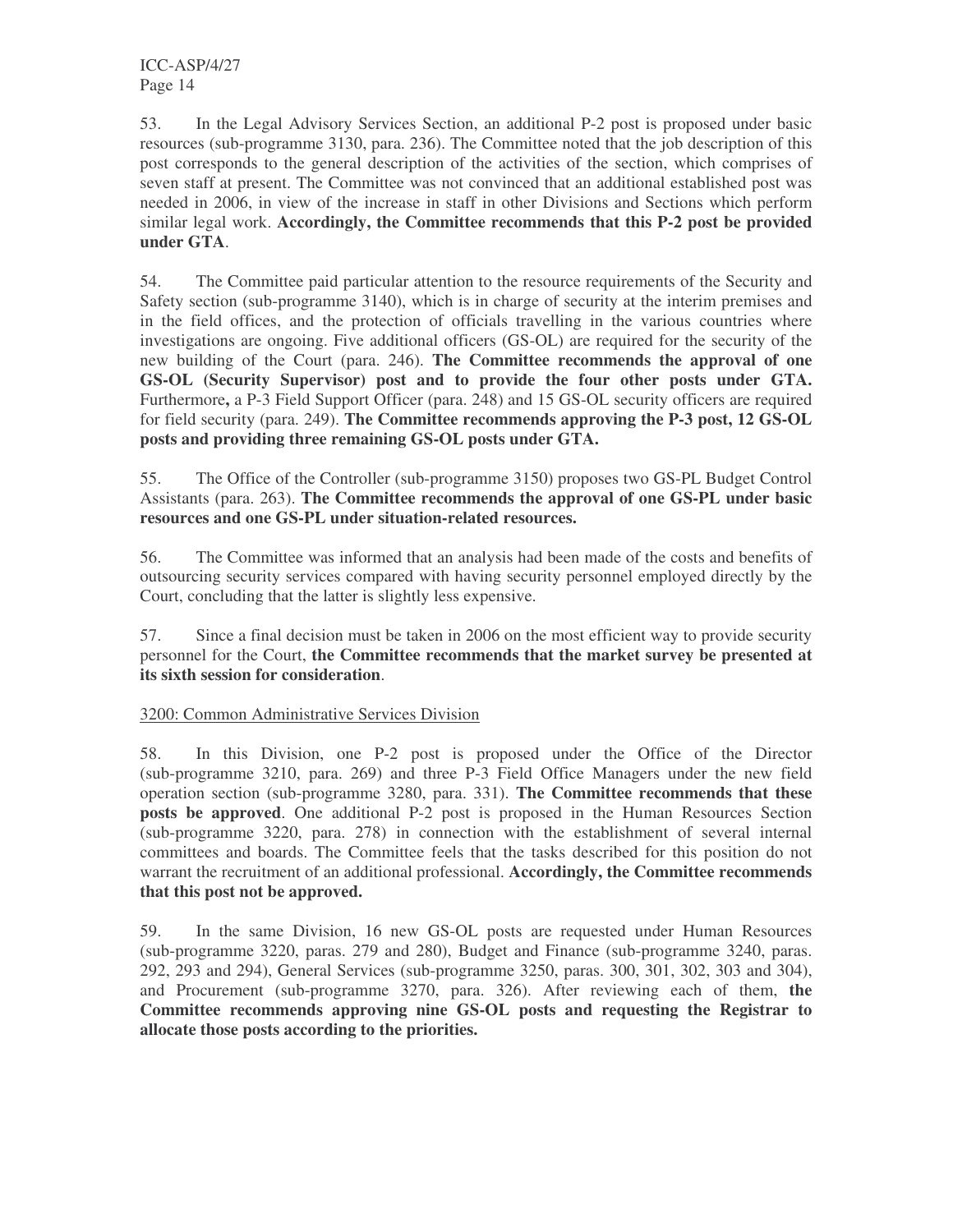60. The Committee paid particular attention to staff and non-staff cost requirements of the Information and Communication Technologies Section (sub-programme 3260). Information provided by the Registry to the Committee was thorough and included a breakdown of the costs for information and communication technologies covered under general operating expenses.

61. The Committee noted that seven additional GS-OL technicians are requested (sub-programme 3260, paras. 311, 312, 313, 315, 316 and 317). **The Committee recommends that five GS-OL posts be approved and consideration on the establishment of the remaining two GS-OL posts be deferred to the next programme budget, based on workload indicators.**

62. Regarding non-staff costs, the Committee observed that information and communication technologies costs would increase from  $\epsilon$ 1 million to  $\epsilon$ 4.4 million (313 per cent). Furthermore, a credit of €860,000 would remain under contractual services (including training) also for expenses and purchases relating to information and communication technologies. The Committee recognized that expenses for hardware, software, and maintenance related to information and communication technologies were largely fixed costs that could not be compressed without compromising the service to the staff and the activities of the Court, or postponing development of projects in that area. Nonetheless, the Committee was concerned by the steep increase of costs for software applications (SAP, TRIM, e-court, Oracle, etc). Likewise, the Committee observed that the increase in communication costs mainly related to requirements in the field, which are essential. However, the Committee also observed that a substantial amount of these communication costs would be incurred for calls made on mobile phones and fixed lines from Headquarters of the Court to the field and other locations around the world and from these locations to The Hague. The Committee understood that there was no particular restriction on staff regarding communication for professional purposes and that the telephones were provided to staff on mission on a regular basis. The Committee noted the need to maintain financial prudence over the expenditure whilst, at the same time, maintaining the morale of the staff working in the field under adverse conditions. Still, the Committee was seriously concerned by the projected information and communication technologies costs in 2006, which could spiral out of control. **Accordingly, the Committee recommends that the budget of the Information and Communication Technologies Section be reduced by €600,000 under general operating expenses and contractual services, and requests the Registrar, through the Controller, to develop urgently procedures on the use of communication tools by staff of all sections at the Headquarters of the Court, on travel and in the field, in order to control those costs and achieve maximum efficiency.**

63. In the Office of the Director (sub-programme 3210, para. 272) an amount of  $\epsilon$ 150,000 is budgeted for GTA for unforeseen circumstances, including cost overruns on information and communication technologies applications and field operations. The Committee is of the opinion that this is not an adequate justification for the use of GTA. Cost overruns should be avoided and there are other means at the disposal of the Court to cover unforeseen events. Additional resources for those events should only be required as a measure of last resort and in exceptional and fully justified circumstances. The Committee also points out that a provision for  $\epsilon$ 100,000 of GTA is foreseen under the Immediate Office of the Registrar. **Accordingly, the Committee recommends that the €150,000 not be approved.**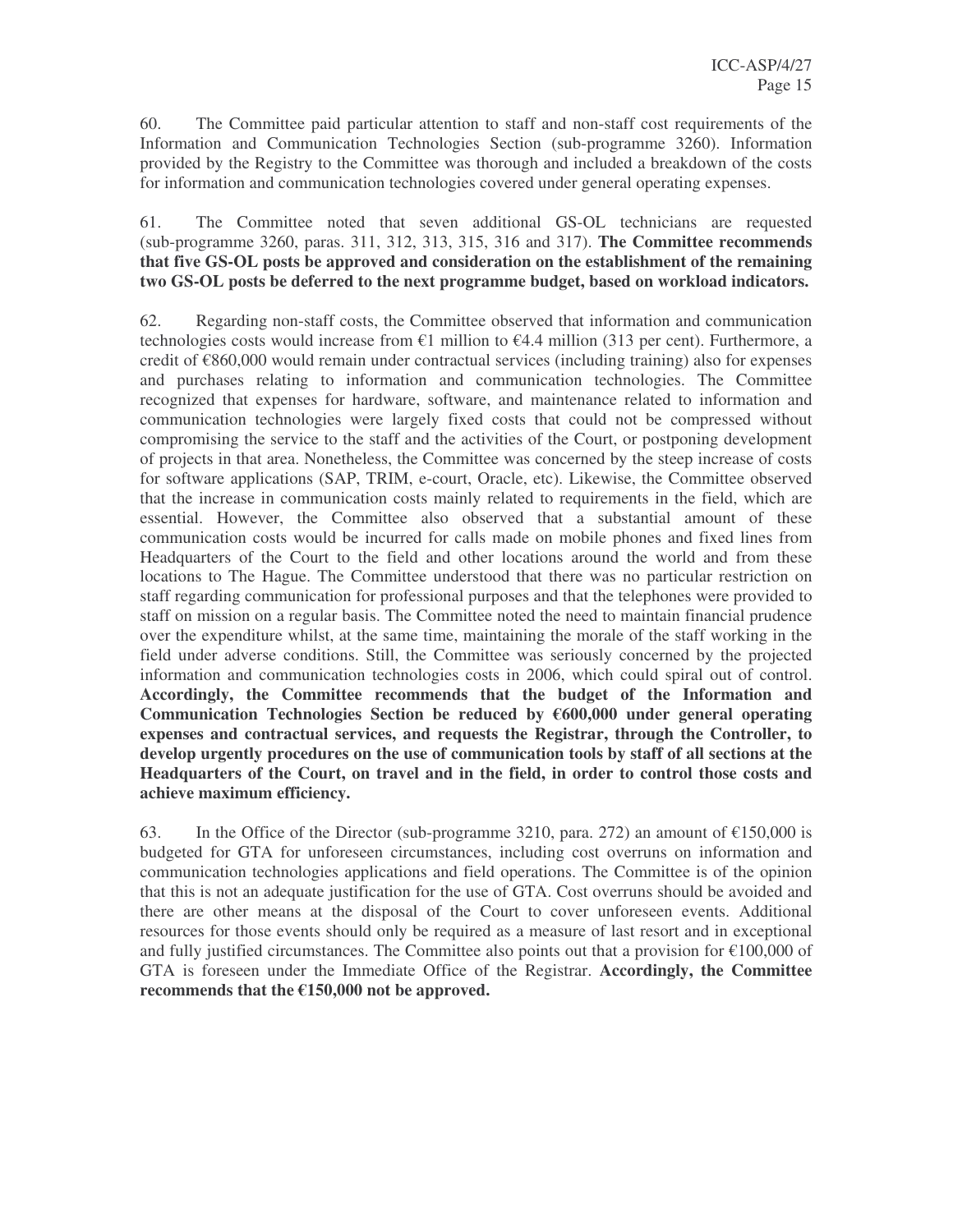#### 3300: Division of Court Services

64. Under this Division, three P-4, eight P-3 and three P-2 posts are requested for the Court Management (sub-programme 3320), Court Interpretation and Translation (sub-programme 3340), Victims and Witnesses Unit (sub-programme 3350). **The Committee recommends the approval of those posts, except for the following**:

- **One P-4 and one P-3 for interpretation and translation, to be converted into GTA. More experience should be gained of the exact requirements of resources in this section in view of the actual Court proceedings, before establishing all requested posts.**
- **Two P-2 posts in the Victims and Witnesses Unit, in view of the establishment of two P-2 field officers in the Victims Participation and Reparations Section (sub-programme 3530, under Division of Victims and Counsel). While these two Units are located in different Divisions and their responsibilities and tasks are clearly delineated and separated, their staff in the field should work closely together and coordinate their efforts and activities**.

65. Under the same Division, 21 GS-PL and GS-OL posts are requested for all the Sections (paras. 345 to 350, 357, 358, 374, 375 and 386 to 388). **The Committee recommends approving 15 GS-PL and GS-OL posts and converting six GS-OL posts into GTA. The Committee requests to allocate the established posts primarily in the Court Management Section and the Victims and Witnesses Unit.**

66. In the Detention Section (sub-programme 3300), an amount of  $\epsilon$ 1,633,600 is budgeted for the costs of detention, in particular for renting a block of 12 cells from the host State at the rate of €378.82 per cell, per day. This price does not correspond to the rates applied by the host State to the International Criminal Tribunal for the former Yugoslavia (ICTY). **The Committee recommends that the Assembly encourage the Court and the host State to conclude an agreement in line with the prices for ICTY (**€**216 per cell, per day) and that the corresponding amount be budgeted in this Section.**

#### 3400: Public Information and Documentation Section

67. This Section proposes one P-3 protocol and conference officer (sub-programme 3430, para. 410), one GS-OL clerk assistant for protocol (sub-programme 3430, para. 413) and one GS-OL Library assistant (sub-programme 3420, para. 403). The Committee is not convinced that the P-3 and GS-OL posts should be established at this time. Likewise, the Committee feels that consideration on the Library Assistant post should be deferred to the next programme budget. Accordingly **the Committee recommends that the P-3 post and two GS-OL posts for protocol and library not be established at this time**.

68. Three GS-PL Public information and Outreach Coordinators (sub-programme 3430, para. 414), and eight GS-OL public information assistants and administrative assistants (sub-programme 3430, paras. 415 and 416) are proposed as new posts. Regarding field activities, the Committee agrees that outreach is essential for the work of the Court to be understood and supported by the countries where investigations are ongoing. The Committee was informed that the work of this section would rely to a large extent on the non-governmental organisations (NGOs) present in the field to increase the outreach activities to the local population primarily in the countries where field offices are located. In view of the difficult conditions in the field and the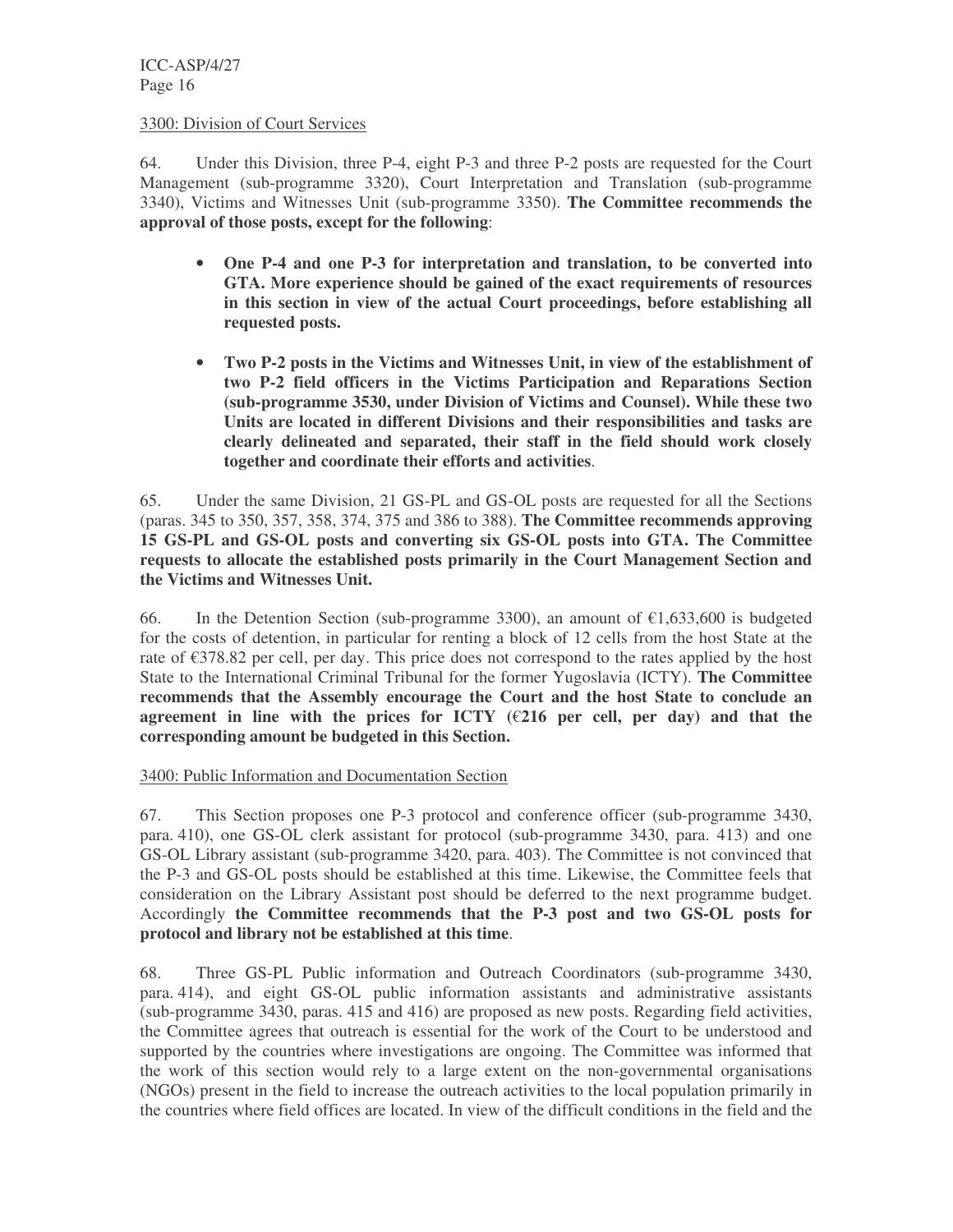necessity to acquire more experience in the ways and means of reaching local populations, a more prudent approach should be followed as a first step. **It recommends the approval of the three GS-PL posts and five GS-OL posts for field activities and a review of the workload of field officers and assistants for the next programme budget**.

#### 3500: Division of Victims and Counsel.

69. The Committee had no objection to the proposals for professional and general service staff. The Committee noted however that a considerable amount of €3,392,100 of non-staff costs had been budgeted under contractual services (including training). A large part of these costs had been approved under the previous programme budget and could be necessary for defence representation and legal representation of victims. However, the Committee felt that the amounts allocated respectively to defence and to victims representation should be more balanced and considered that the total amount under contractual services is slightly excessive, and based on ambitious assumptions on the participation of witnesses and victims in 2006 (see annex III of the proposed budget programme for 2006). **Accordingly, the Committee recommends that this amount should be decreased by 10 per cent.**

#### 3600: Secretariat of the Trust Fund for Victims

70. The Committee **recommends that the proposed budget for the Secretariat of the Trust Fund for Victims contained in annex A of the report of the Board of Directors of the Trust Fund for Victims for the period 16 July 2004 to 15 August 2005 (ICC-ASP/4/12) be approved.**

#### **(d) Secretariat of the Assembly of States Parties**

#### **Introduction of Major Programme IV: Secretariat of the Assembly of States Parties**

71. The Committee heard the presentation by the Director of the Secretariat of the proposed programme budget for 2006 for Major Programme IV regarding the Secretariat of the Assembly of States Parties.

72. The Committee was informed that the budgetary proposals concerning Major Programme IV had been prepared on the assumption that in 2006 one single session of the Assembly of States Parties and two sessions of the Committee on Budget and Finance would be held and that the Secretariat would have to service some working groups established by the Assembly.

73. The Committee was informed that the actual growth was 20 per cent and this percentage included increases due to higher per diem rates for translators, increases in air travel costs for business-class tickets for the Committee members, price-indexation of general operating costs, etc.

#### **Observations and recommendations of the Committee**

74. The Committee noted that under the Financial Regulations and Rules the Court was required to submit the proposed programme budget to the Committee and States Parties at least 45 days before the session of the Committee. Given the current scheduling of the session of the Assembly, the Court has had to finalize the preparation of the budget by July so that it could be transmitted to the Assembly of States Parties sufficiently ahead of time. In this regard, the Committee also noted the recommendation by the External Auditor in which he encouraged the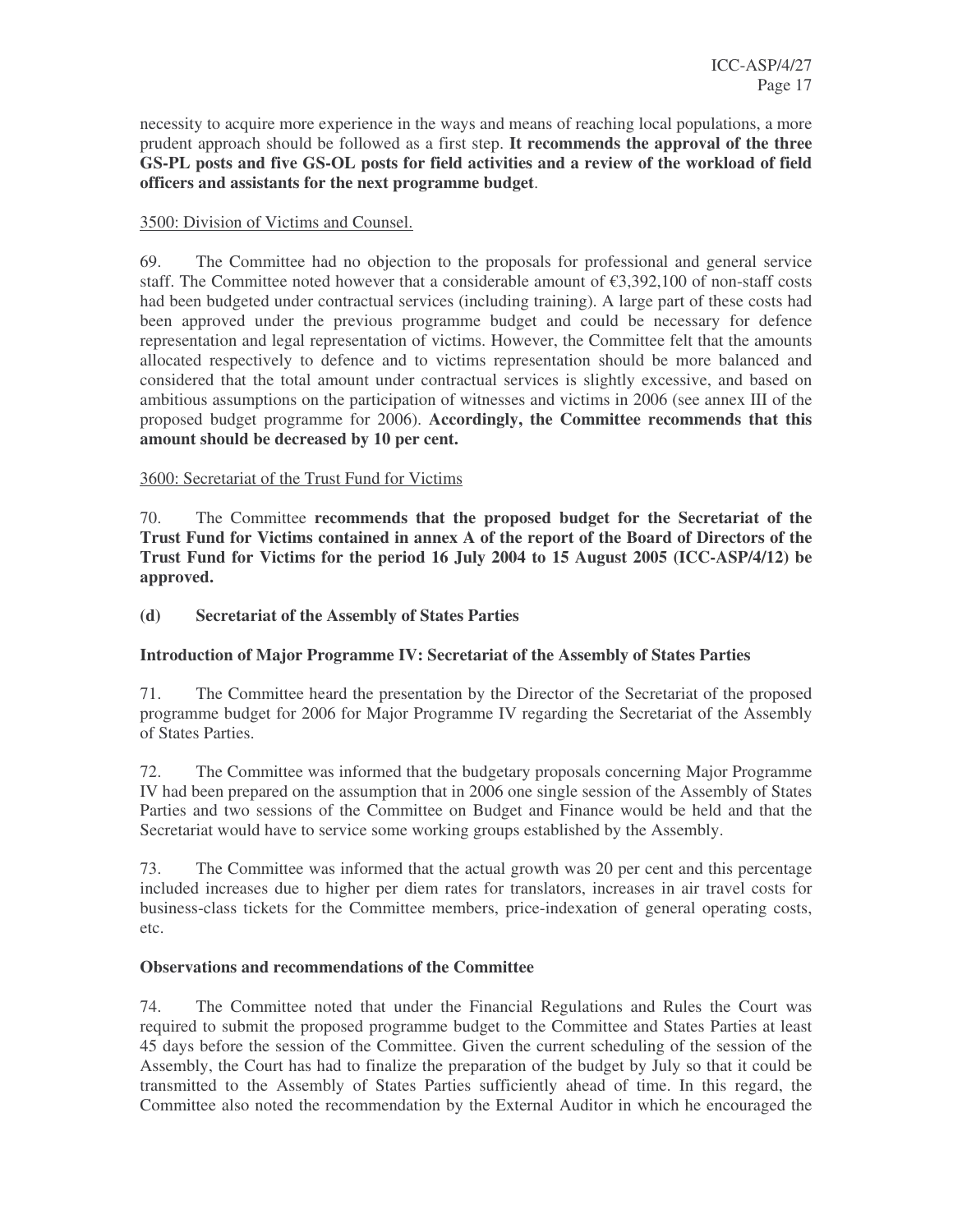ICC-ASP/4/27 Page 18

Court to consider the need to extend the timetable for the submission of the draft budget to allow sufficient time for management review. The Committee also recognized the need to present the budget in good time to enable the Secretariat to undertake the necessary processes relating to editing, translation and reproduction. To this effect, the Committee requested an indication from the Secretariat as to the additional costs which might be involved in shortening the period of preparation of the budget and, in particular, in completing the translation of the document in 22 calendar days. This would enable the Committee to make the appropriate recommendation at its next session.

#### 75. The Committee **recommends that the budgetary proposals contained in Major Programme IV be approved.**

#### **(e) Investment in the premises of the Court**

#### **Introduction of Major Programme V: Investment in the Court's Premises**

76. The Committee heard the presentation by the Registrar of the proposed programme budget for 2006 for Major Programme V.

77. The Committee was informed of the Court's intention during 2006 to construct a second courtroom that had earlier been approved by the Assembly. The Committee noted that the allocation that the Court was seeking for construction did not have new financial implications for States Parties. However, the Committee was informed that since the allocation would entail transferring funds from Major Programme III (Registry) to Major Programme V, authorization of the Assembly was required. Savings would actually be achieved by carrying out the construction of both courtrooms concurrently.

78. As regards permanent premises, the Committee was informed that the Court continued to be involved in their planning which entailed, *inter alia,* finalization of the architectural brief, the identification of appropriate financing options and modalities of the future site and buildings, as well as the convening of an architectural competition for the design of the premises. In this regard, it noted that it would be important for the Court to seek expert assistance in the planning stage of the premises project and in the preparatory work for them, so as to depend on an adequate, independent and neutral verification of all the work involved, in particular, aspects of a technical nature concerning design and construction.

#### **Observations and recommendations of the Committee**

79. The Committee noted that the level of funding sought for this Programme was substantially reduced from 2005 and recognised that the Court would require advice from independent experts. **The Committee recommends that this Major Programme and the transfer of funds between Major Programmes be approved.**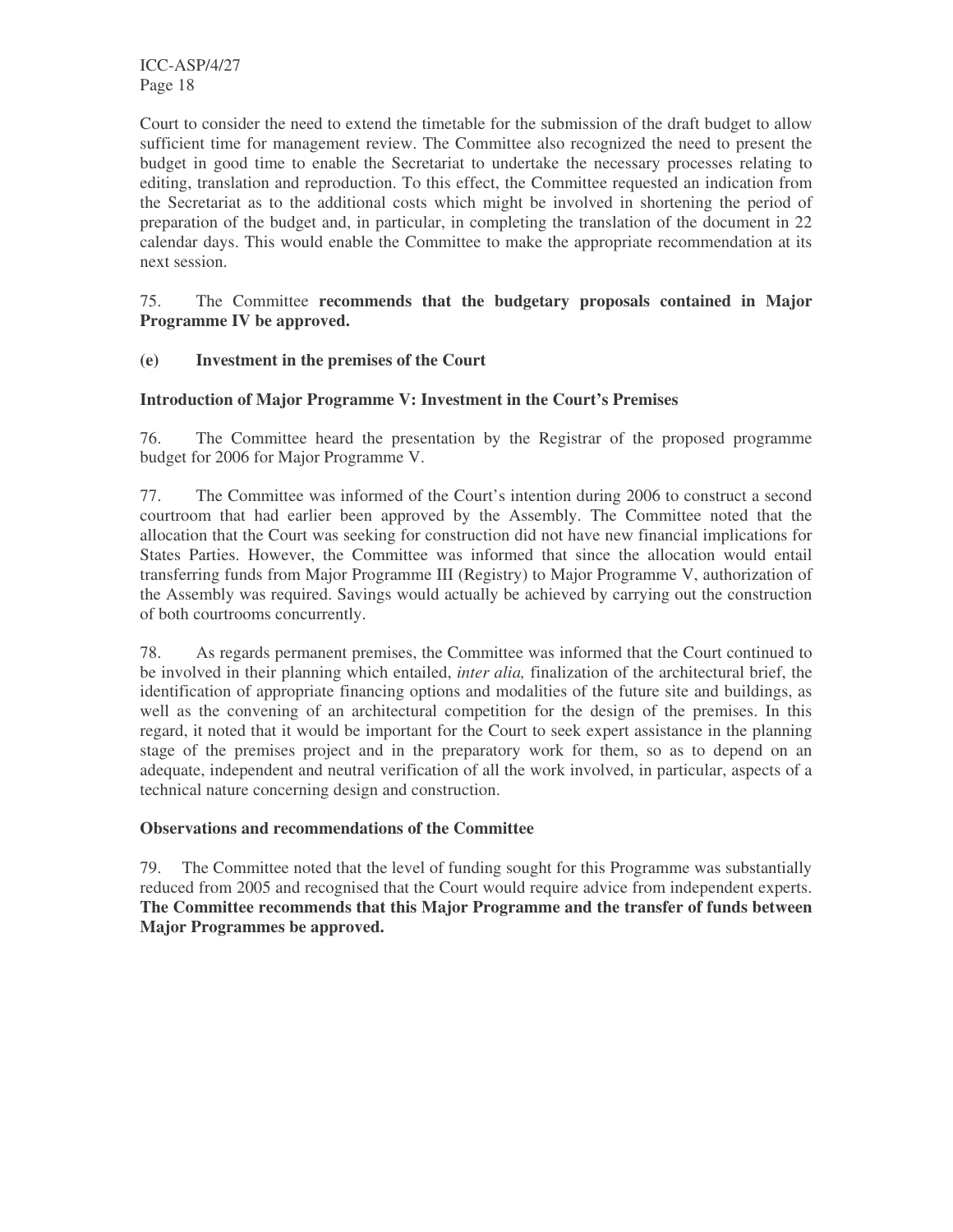#### **D. Permanent Premises of the Court**

80. The Committee was addressed by Ambassador Edmond Wellenstein, Director-General, ICC Task Force, Ministry of Foreign Affairs of the host State, Ambassador Gilberto Vergne Saboia (Brazil), Coordinator of the Hague Working Group of the Bureau and the Registrar of the Court and his officials. Discussions focused on the three reports provided by the Court at the request of the Committee at its fourth session.<sup>5</sup> These covered:

- Financial comparisons of the three housing options (ICC-ASP/4/23);
- Financing methods used for the premises of other international organisations (ICC-ASP/4/25);
- Composition of estimated staffing levels. (ICC-ASP/4/24).

81. At the outset, the Court indicated that it would not be seeking definitive recommendations or decisions on the permanent premises this year by the Committee or Assembly. At this stage the Court was seeking:

- Recommendations on one of the three housing options;
- Comments on the financing issues;
- Awareness of the implications of the time schedule;
- Support for the necessary preparatory and planning work.

82. The Committee noted that the Court had not yet provided a substantive response to the request made at its fourth session for more detailed information on the composition of its staffing estimates. The Court indicated that this information would be provided as part of the work in developing a Court Capacity Model. This model is being developed alongside the Court's strategic plan which will outline the Court's strategies for delivering its goals. The draft plan will not be completed until next year.

83. In view of this, the Committee did not feel that it could make any further progress from the position set out in the report from its fourth session. The Committee felt that of the options available, the Alexanderkazerne would probably offer most flexibility in being able to match the requirements of all interested parties when they are finally settled. However, until the work on staffing levels and the Court's strategic plan has been developed, and approved by the Assembly, the Committee was unable to advance this substantively. In particular, the Court's future approach to hearings away from the seat of the Court, as provided by article 3, paragraph 3, of the Rome Statute, will need to be taken into account.

84. On the issue of financing the permanent premises, the Committee noted that there was no apparent development on the position of the host State with regard to land, building and maintenance costs and that these would still need to be financed on commercial terms. The Committee considered the paper outlining the financing methods adopted for other similar international organisations. The Committee hoped that this could be helpful in advancing this issue to a conclusion that would be acceptable to all parties. After allowing for any assistance that the host State felt able to make, the permanent premises represented a significant commitment

<sup>&</sup>lt;sup>5</sup> The Committee decided to forward these three reports, as well as a fourth one considered at its fourth session, which were originally issued as documents ICC-ASP/4/CBF.2/4, ICC-ASP/4/CBF.2/5, ICC ASP/4/CBF.2/6 and ICC-ASP/4/CBF.1/3, respectively, to the Assembly.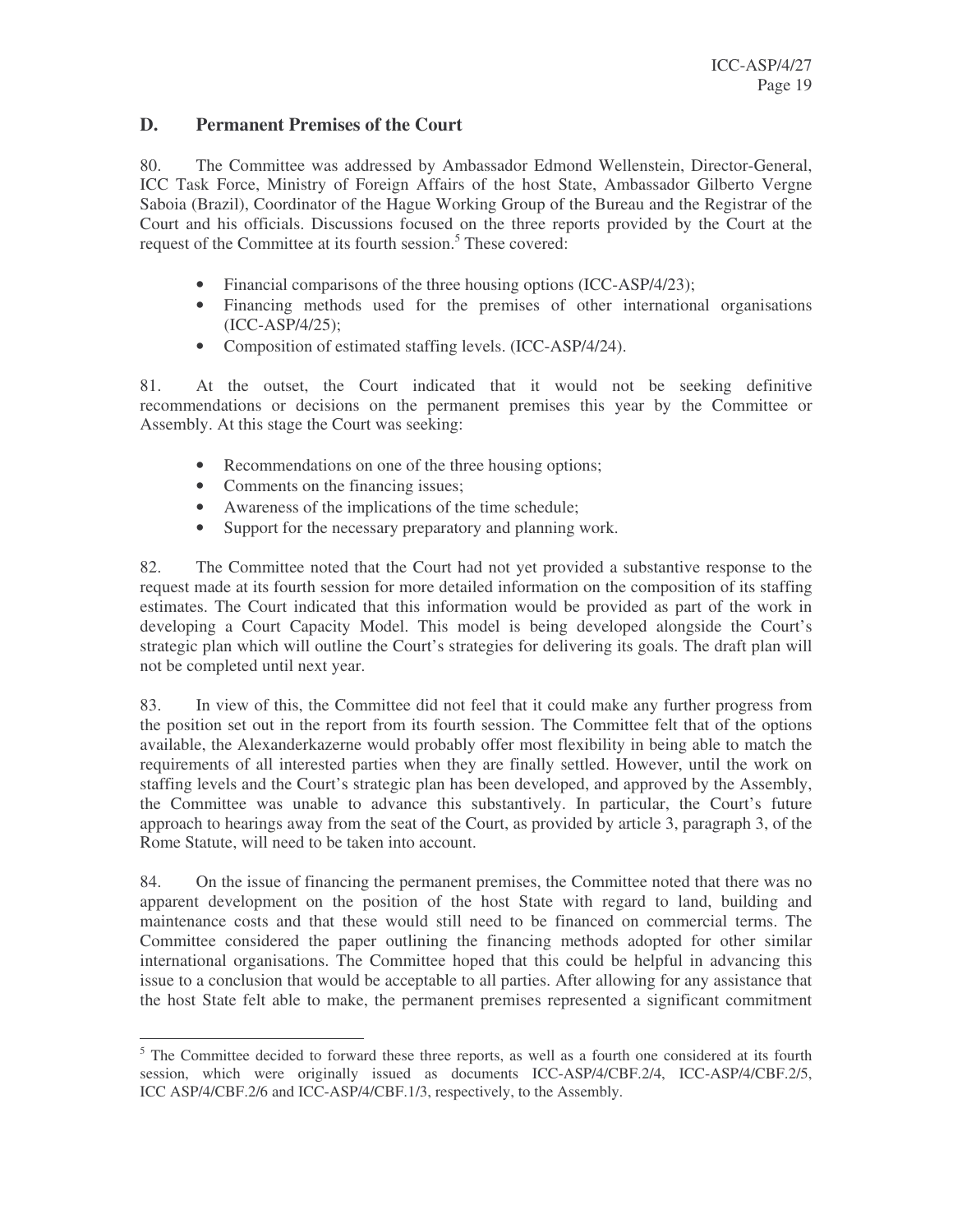that would result in a steep change to the Court's budget. In view of this, the Committee felt that consideration should also be given by States and other interested parties to exploring whether some of the cost of the permanent premises could be met through donations or interest free loans.

85. The Committee also considered the governance and assurance arrangements that would need to be put in place.

86. The permanent premises will represent the biggest single investment that States Parties will make in the Court for the foreseeable future. Its design and capacity will be major enablers in the achievement of the Court's strategic goals. As a result, considerable challenges and risks arise that need to be effectively managed, and assurance provided to States Parties. The Committee **recommends that the Assembly consider the establishment of expert committees on buildings and finance to meet this need.**

87. The Committee reviewed the timetable for the permanent premises. It recognised that further deferment of a decision on the permanent premises would impact on the Court's ability to vacate the interim premises when the rent-free period ends in 2012. Although this was an important factor to be borne in mind, the Committee felt that it should not prevent the Assembly from making a timely and well-informed decision in due course.

### **E. Interim premises**

88. In addition to considering the impact that the decision on the permanent premises would have on the continuing use of the interim premises, the Committee also considered the immediate situation. As the caseload of the Court starts to enter the judicial stage, the need for accommodation at the interim premises increases (the total number of staff working for the Court is at present 560, including interns, GTA personnel, consultants, general service and professional staff). The Committee heard from both Ambassador Edmond Wellenstein and officials of the Court on this issue. Although consultations with the host State had given the impression that the matter would be resolved by giving the Court use of some floors in the B-Wing of the ARC building that Eurojust was scheduled to vacate before the end of 2005, the Court had been informed that this would no longer be feasible. The Committee welcomed the regular dialogue that has taken place between the Court and the host State, ensuring that the host State was aware of planned growth of 500 to 600 staff by the end of the year and able to plan accordingly. Despite this, the Committee was concerned about the impasse that now appears to exist over the next stage of the Court's growth. The Committee was reminded of the generous commitment of the host State to support the Court with secure interim premises up to 2012, and the arrangements that seem to have been agreed upon between the Court and the host State for the occupation of the B-Wing. The Committee hoped that a solution could be found by the host State to enable Eurojust to vacate the B-Wing, as previously agreed.

89. **The Committee urges the host State to do the utmost to make sure that, by 2006, the Court can expand in accordance with the staffing estimates provided.**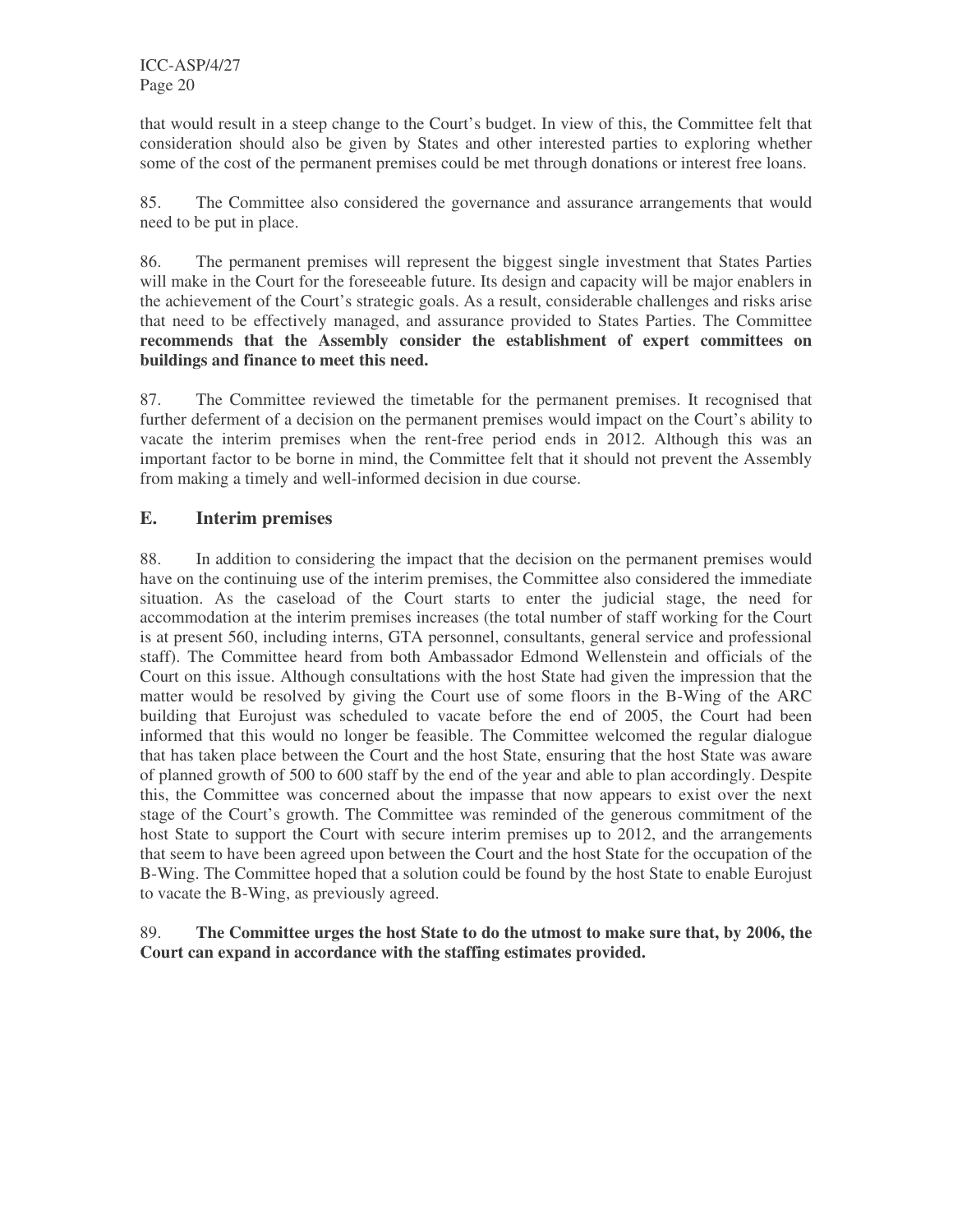#### **F. Other reports with budgetary implications**

#### **1. Long-term budgetary consequences of the pension scheme regulations for judges**

90. At its third session, the Assembly of States Parties agreed upon the pension scheme regulations for the judges of the International Criminal Court (ICC-ASP/3/Res.3, operative paragraphs 22 to 25). By this resolution, the Assembly decided that judges shall not contribute to financing the pension scheme. This will have significant financial implications. The Assembly requested the Committee to consider the long term budgetary consequences of the pension scheme, and to report thereon before the fourth session of the Assembly with a view to ensuring that the appropriate budgetary arrangements might be made.

91. The Committee considered the position at both its fourth and fifth sessions. The Committee recognized that the pension scheme was generous with significant financial implications for States Parties. Pending the establishment of a permanent basis for funding, the Court had budgeted  $\epsilon$ 75,000 per annum to meet any pension payments that may arise.

92. The Committee considered a report which the Court had prepared at its request<sup>6</sup> and determined that there are two main options for funding the pension scheme. These are:

- Meet pension payments as they arise from the annual budget (the cash option)
- Set aside the accrued liabilities on an annual basis, which would be placed in a fund to meet pension payments when they arise (the accruals option)

93. The main difference between the two options is that in the cash option payments would initially be low, but as judges retired and became eligible for their pension this would increase. Projections produced by the Court's actuaries suggest that payments would be low until 2008 but would then rise steadily, costing an estimated  $\epsilon$ 2.5 million in 2026 and levelling out at just over  $\epsilon$ 4 million a year in about 2040. The accruals option would cost in the region of  $\epsilon$ 2 million a year initially, levelling out to about  $\epsilon$ 2.5 million a year in 2008. The accruals option would also mean that because payments would be met from the accumulated funds budgeting would be more predictable as unexpected payments would be met from the fund.

94. The Committee took the view that both options have major financial implications for the budget of the Court, but **on balance the accruals approach would be preferable and is recommended accordingly**. This was on the basis that it would ensure that proper financial provision was made for the Court's commitments when the liability arose rather than deferring it for many years, especially in view of the issues this could raise for assessed contributions. This option would also avoid the unpredictability that the cash system could present.

95. If the Assembly accepts this recommendation it would also need to consider whether the administration of the fund should be dealt with internally or placed with an external pension provider. An external provider would charge between 10 per cent to 18 per cent for investment and administration depending on the exact package, but if administered internally the Court would also incur costs as they would need to employ specialist staff to administer a comparatively small pension fund. The internal approach would also place additional oversight

 $6$  Report on the long-term budgetary consequences of the pension scheme regulations for judges (ICC-ASP/4/CBF.2/7). The Committee decided to forward this report to the Assembly.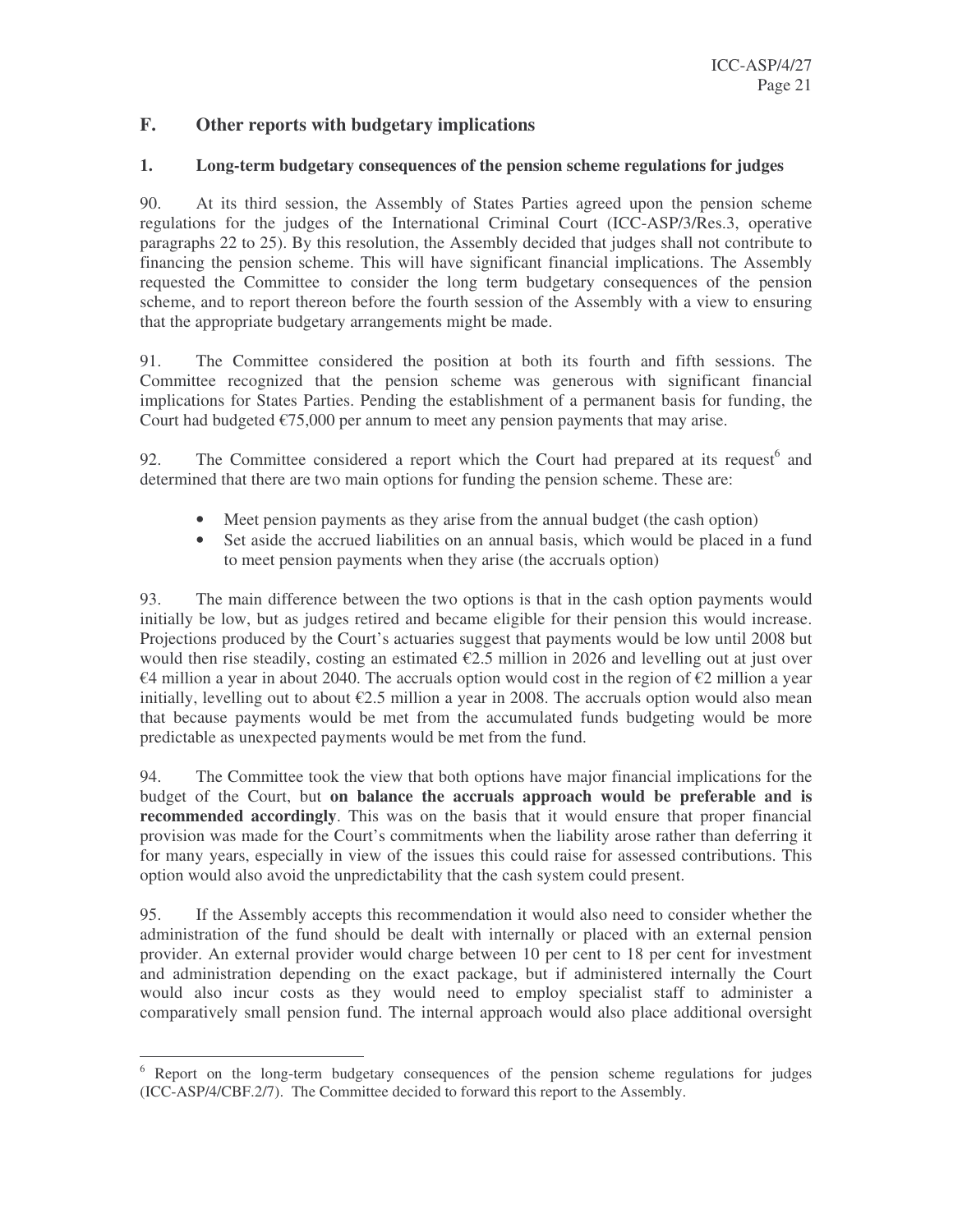burdens on the President and Registrar in a specialist area that is far from the core business of the Court.

96. Taking this into account **the Committee recommends that using an external provider is the best option in view of the specialist nature and risks that the Court would need to manage**.

97. If these recommendations are adopted by the Assembly they do raise the issue of the pension liabilities that have accrued already since the judges were appointed, and for which only a minimal amount has been set aside in the 2006 budget. **The Committee recommends that the expected under-spent budget for 2005 should be utilized to meet the existing and future liabilities until the requirement can be included in the 2007 budget**. The Committee considers that this is an exceptional solution and should not become a regular method of meeting the Court's commitments.

98. In view of the high uplift required to the gross judicial salary budget to meet the pension arrangements provided for the existing judges, the Assembly may wish, for future judges, to satisfy itself whether it wishes to continue with the current scheme and the high level of pension benefits that it provides.

99. The Committee noted that there are no provisions regarding retirement pensions for judges who have previously served at other international tribunals or organisations and receive a pension therefrom, while serving as judges of the Court. Therefore, the Assembly may wish to revisit the issue of the Pension Scheme Regulations for the judges of the Court in this regard and also to consider a proportional reduction in the pensions to be paid by the Court.

#### **2. Consideration of the proposal regarding the conditions of service and compensation of the Prosecutor and Deputy Prosecutors**

100. After taking note of the report of the Court, entitled "Report on the Conditions of Service and Compensation of the Prosecutor and the Deputy Prosecutors pursuant to paragraph 26 of resolution ICC-ASP/3/Res.3" (ICC-ASP/4/11), the Committee was convinced that the solution consisting of participation in the United Nations Joint Staff Pension Fund (UNJSPF) would be inadequate and, consequently, that **a more reasonable scheme should be developed with the advice of a private insurer. The Committee requests the Court to report on this matter, including some costed options, at its next session.**

## **3. Legal Aid**

101. The Committee heard a presentation by the Court of the "Report by the Registry on the formal procedure for assessment and oversight of the Court's system of legal assistance" (ICC-ASP/4/CBF.2/3). The Report underlined internal and external assessment mechanisms. These included procedures for handling counsel's billing arrangements, a computerized financial database to ascertain monthly sums allocated to individual defence teams, as well as a proposed financial investigator for verifying the factual veracity of claims of indigence and of counsel's bills.

102. The Committee took note of the report.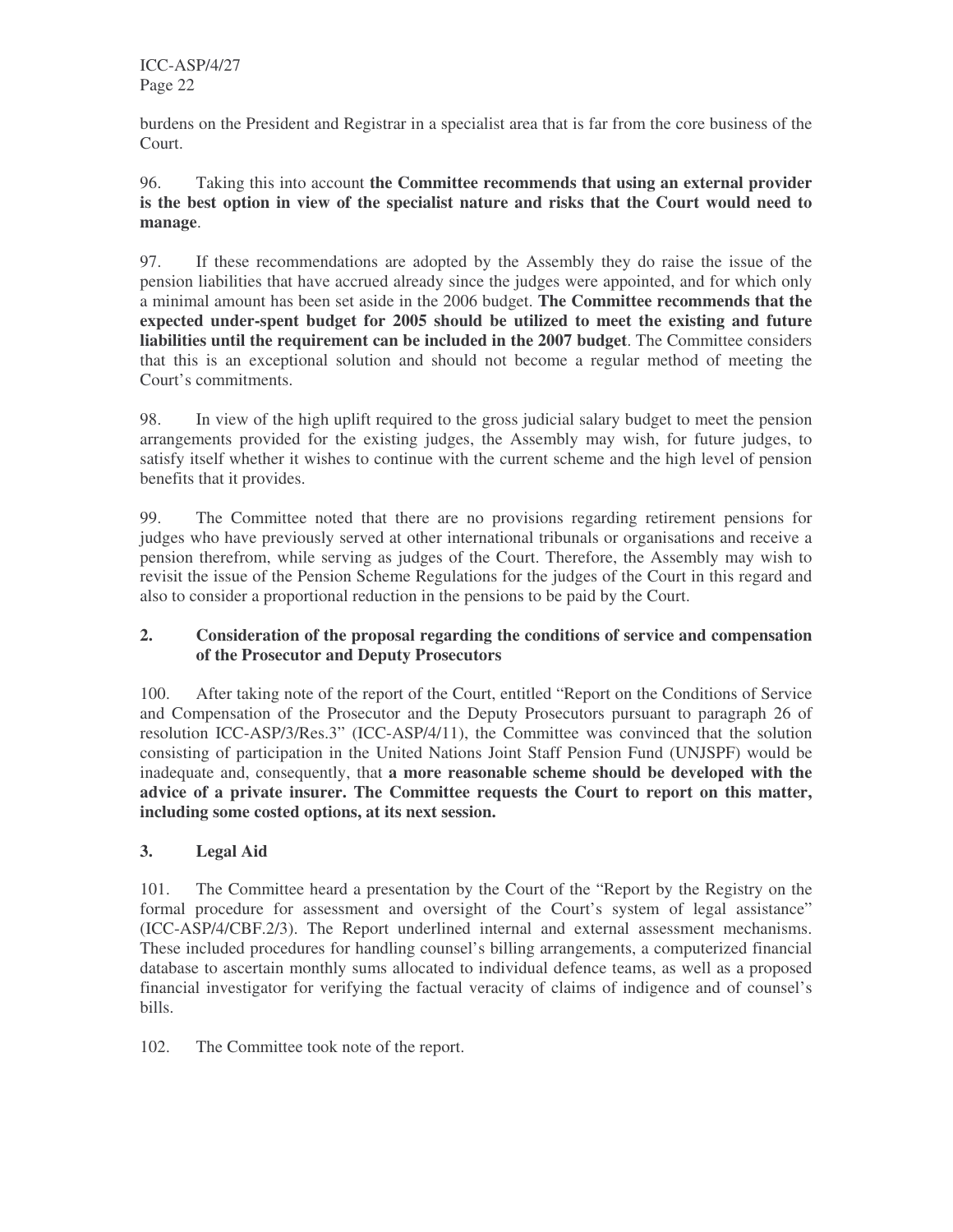#### **4. Report on the establishment of a New York Liaison Office for the Court**

103. The Committee considered a report prepared by the Bureau of the Assembly, entitled "Option paper by the Bureau on the establishment of a New York Liaison Office" (ICC-ASP/4/6) and had an exchange of views with Court officials, both on the need for such an office and on some of the modalities whereby it would be established.

104. The Committee was of the view that the proposal was modest and generally acceptable. The Committee noted that the establishment of such an office would assist in responding to genuine needs of the Court and the cost associated with its establishment appeared reasonable.

#### **5. Report on the impact of staff increases on the Information Technology Section**

105. The Committee took note of the document entitled "Report on the impact of staff increases on the Information and Communication Technologies Section pursuant to paragraph 18 of Part II of the official records of the Third Session of the Assembly of States Parties (ICC-ASP/4/8)."

#### **6. Draft Code of Professional Conduct for counsel**

106. The Committee took note of the document entitled "Report of the Bureau on the draft Code of Professional Conduct for counsel" (ICC-ASP/4/21) and was of the view that providing the secretariat services for the Disciplinary Board and the Disciplinary Appeals Board, as foreseen in draft articles 36, paragraph 12, and 44, paragraph 12, of the draft Code would have budgetary implications and **requests the Registry to provide information thereon**.

#### **G. Other reports**

#### **1. Report on the relationship between the Secretariat of the Trust Fund for Victims and the Victims Participation and Reparations Section of the Court**

107. The Committee heard a presentation by the Court of the "Report on the relationship between the Secretariat of the Board of Directors of the Trust Fund for Victims and the Victims Participation and Reparations Section of the Registry and their respective responsibilities pursuant to paragraph 29 of the Report of the Committee on Budget and Finance on the work of its third session" (ICC-ASP/4/CBF.2/8). The report set out the different nature of the responsibilities of the Victims Participation and Reparations Section and those of the Secretariat of the Board of the Trust Fund for Victims, while at the same time outlining some areas of commonality or convergence of responsibilities between the Section and the Board, entailing coordination and cooperation.

108. The Committee took note of the report.

#### **2. Report on amendments to the Financial Regulations and Rules**

109. The Committee took note of the document entitled "Report on changes to the Financial Regulations and Rules as a result of the establishment of the Contingency Fund pursuant to paragraph 2 of resolution ICC-ASP/3/Res.4" (ICC-ASP/4/7) and **recommends the adoption of the proposed amendments.**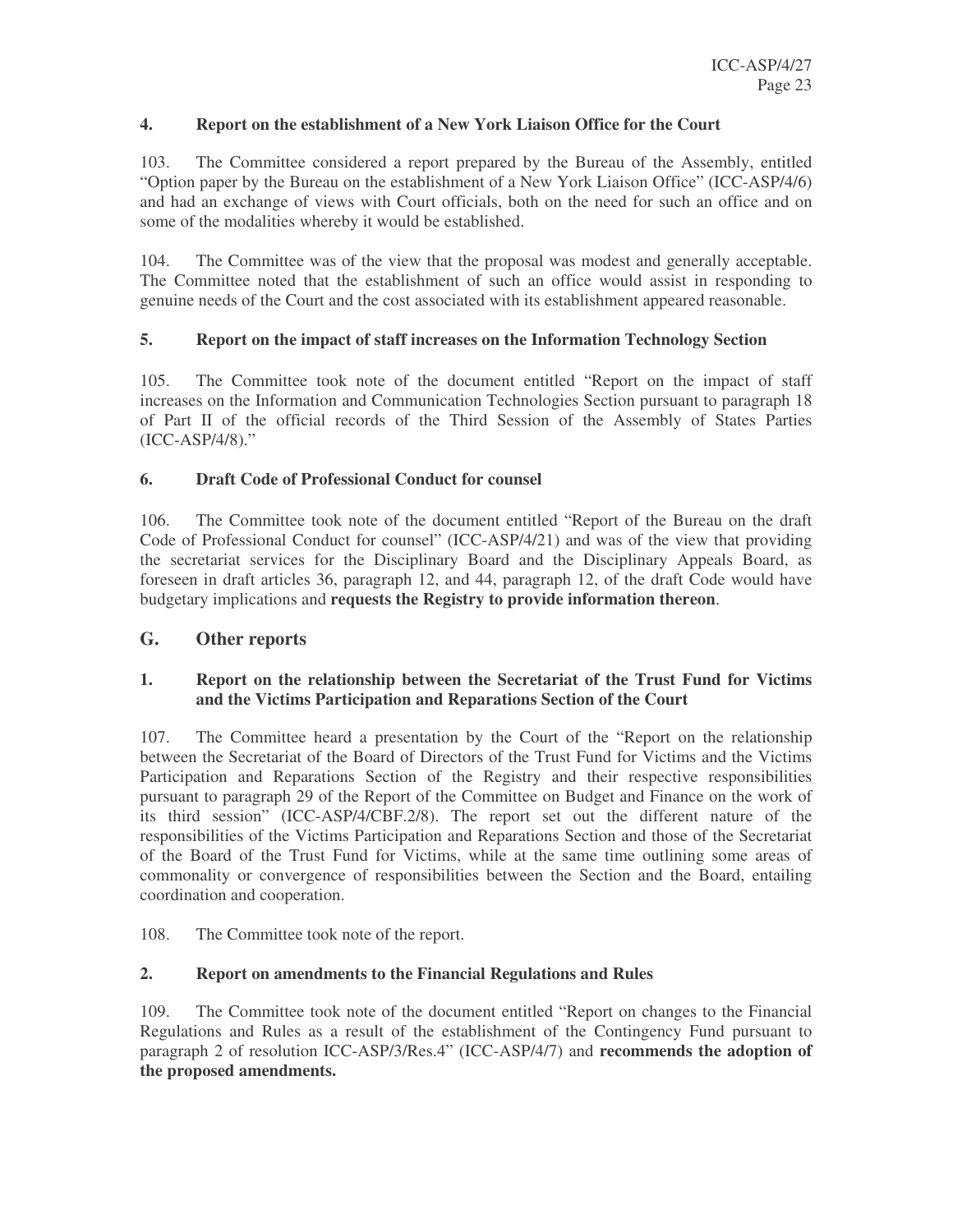#### **3. Draft Regulations of the Trust Fund for Victims**

110. At its fourth session, the Assembly requested its Bureau to consider further the draft Regulations of the Trust Fund for Victims and to determine criteria for the management of the Trust Fund. Furthermore, the Assembly requested the Committee to review the draft Regulations and to report thereon to the Bureau. <sup>7</sup> Nonetheless, **since prior to the fifth session of the Committee the Bureau had not yet finalised a report to be submitted to the Assembly on the draft Regulations, the Committee decided to consult with the Bureau in order to determine how the Committee could contribute to the review, if possible through informal intersessional communication among its members, prior to the fourth session of the Assembly.**

#### **4. Report on standard operating procedures for travel of Committee members**

111. The Committee took note of the document entitled "Report on the Standard Operating Procedures for the travel of members of the Committee on Budget and Finance (ICC-ASP/4/17 and Corr. 1).

#### **5. Strategic Plan of the Court (including the integrated strategy for external relations, public information and outreach).**

112. The Committee took note of the documents entitled "Report on the Integrated Strategy for External Relations, Public Information and Outreach pursuant to paragraph 44 of the Report of the Committee on the work of its fourth session" (ICC-ASP/4/CBF.2/1) and "Strategic Planning Project Group: Project progress and planning report pursuant to paragraph 42 of the report of the Committee on the work of its fourth session" (ICC-ASP/4/CBF.2/2). See also in this connection paragraph 24 above.

#### **H. Other matters**

#### **1. Report on draft guidelines for the selection and engagement of gratis personnel at the International Criminal Court**

113. The Committee took note of the document entitled "Report on draft guidelines for the selection and engagement of gratis personnel at the International Criminal Court" (ICC-ASP/4/15), which (pursuant to article 44, paragraph 4, of the Rome Statute) had been prepared by the Court, regarding possible employment of gratis personnel in accordance with guidelines to be established by the Assembly.<sup>8</sup>

#### **2. Future meetings**

114. The Committee decided to hold its sixth session in The Hague from 24 to 26 April 2006.

<sup>7</sup> *Official Records of the Assembly of States Parties to the Rome Statute of the International Criminal Court, Third Session, The Hague, 6-10 September 2004* (International Criminal Court publication, ICC-ASP/3/25), Part III, resolution ICC-ASP/3/Res.7, operative paras 6 and 8.

<sup>8</sup> *Official Records of the United Nations Diplomatic Conference of Plenipotentiaries on the Establishment of an International Criminal Court Rome, 15 June - 17 July 1998*, (UN doc.A/CONF.183/13, vol. 1).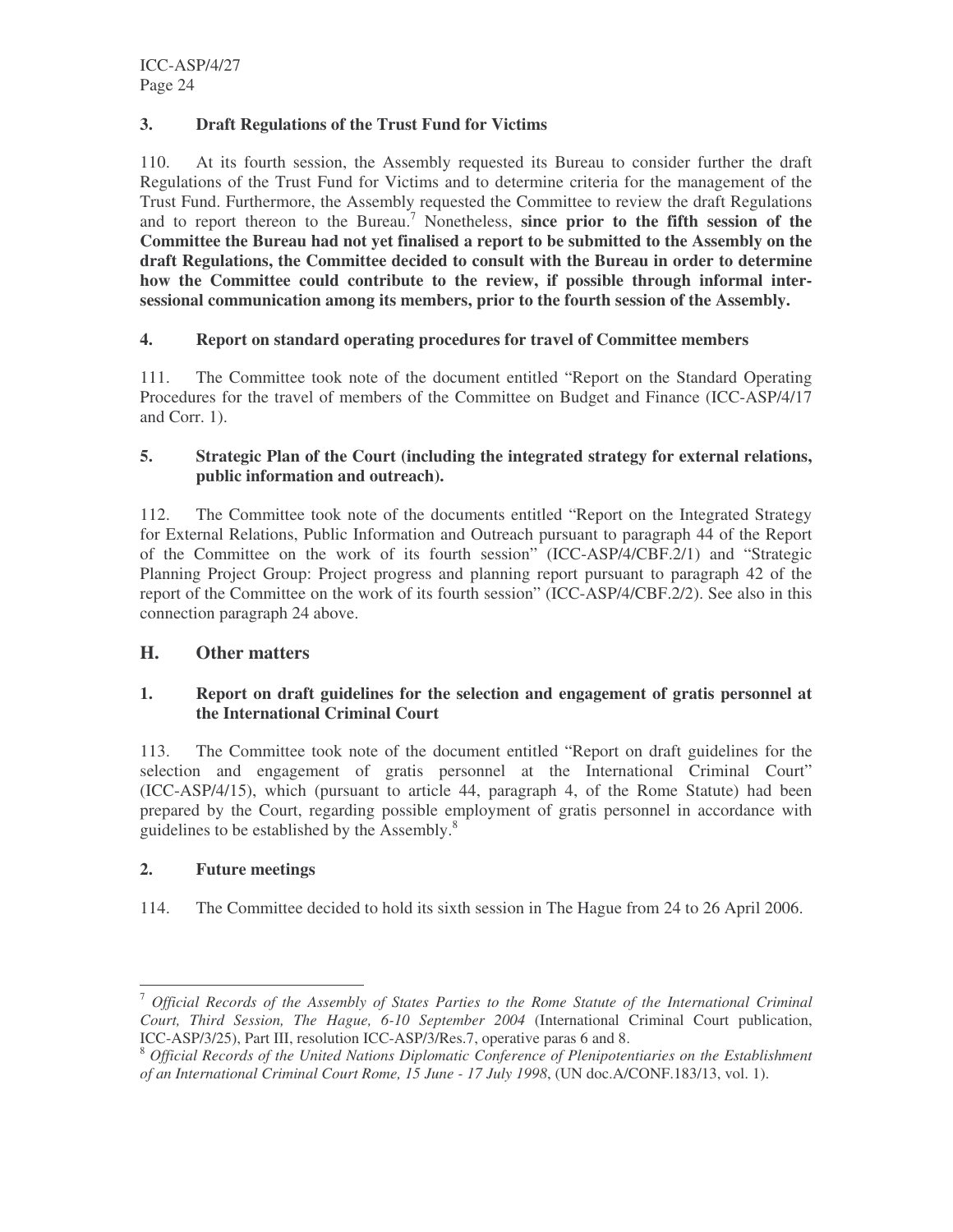## **Annex I**

#### **List of documents**

## **Documents of the fifth session of the Committee on Budget and Finance**

| ICC-ASP/4/CBF.2/L.1      | Provisional agenda                                                                                                                                                                                                                                                                                                                                   |
|--------------------------|------------------------------------------------------------------------------------------------------------------------------------------------------------------------------------------------------------------------------------------------------------------------------------------------------------------------------------------------------|
| ICC-ASP/4/CBF.2/L.2      | Annotated list of items included in the provisional agenda                                                                                                                                                                                                                                                                                           |
| ICC-ASP/4/CBF.2/1        | Report on the Integrated Strategy for External Relations, Public<br>Information and Outreach pursuant to paragraph 44 of the Report<br>of the Committee on the work of its fourth session                                                                                                                                                            |
| ICC-ASP/4/CBF.2/2        | Strategic Planning Project Group: Project progress and planning<br>report pursuant to paragraph 42 of the report of the Committee on<br>the work of its fourth session                                                                                                                                                                               |
| ICC-ASP/4/CBF.2/3        | Report by the Registry on the Formal Procedure for Assessment<br>and Oversight of the Court's System of Legal Assistance                                                                                                                                                                                                                             |
| ICC-ASP/4/CBF.2/3/Corr.1 | Report by the Registry on the Formal Procedure for Assessment<br>and Oversight of the Court's System of Legal Assistance -<br>Corrigendum                                                                                                                                                                                                            |
| ICC-ASP/4/CBF.2/4*       | Report on the Future Permanent Premises of the International<br>Criminal Court - Financial Comparison of Housing Options                                                                                                                                                                                                                             |
| ICC-ASP/4/CBF.2/5*       | Report on the Future Permanent Premises of the International<br>Criminal Court - Interim Report on the Composition of Estimated<br><b>Staffing Levels</b>                                                                                                                                                                                            |
| ICC-ASP/4/CBF.2/6*       | Report on the Future Permanent Premises of the International<br>Criminal Court - Financing Methods Used for the Premises of<br>Other International Organizations                                                                                                                                                                                     |
| ICC-ASP/4/CBF.2/7        | Report on the long-term budgetary consequences of the pension<br>scheme regulations for judges                                                                                                                                                                                                                                                       |
| ICC-ASP/4/CBF.2/8        | Report on the relationship between the Secretariat of the Board of<br>Directors of the Trust Fund for Victims and the Victims<br>Participation and Reparations Section of the Registry and their<br>respective responsibilities pursuant to paragraph 99 of the Report<br>of the Committee on Budget and Finance on the work of its third<br>session |
|                          | Selected documents of the fourth session of the Assembly of States Parties                                                                                                                                                                                                                                                                           |
| $ICC-ASP/4/1$            | Report to the Assembly of States Parties on the Future Permanent<br>Premises of the International Criminal Court: Housing Options                                                                                                                                                                                                                    |

| $ICC-ASP/4/2$ | Report of the Committee on Budget and Finance on the work of<br>its fourth session |
|---------------|------------------------------------------------------------------------------------|
| $ICC-ASP/4/3$ | Staff rules of the International Criminal Court (Annex to<br>ICC/AI/2005/003)      |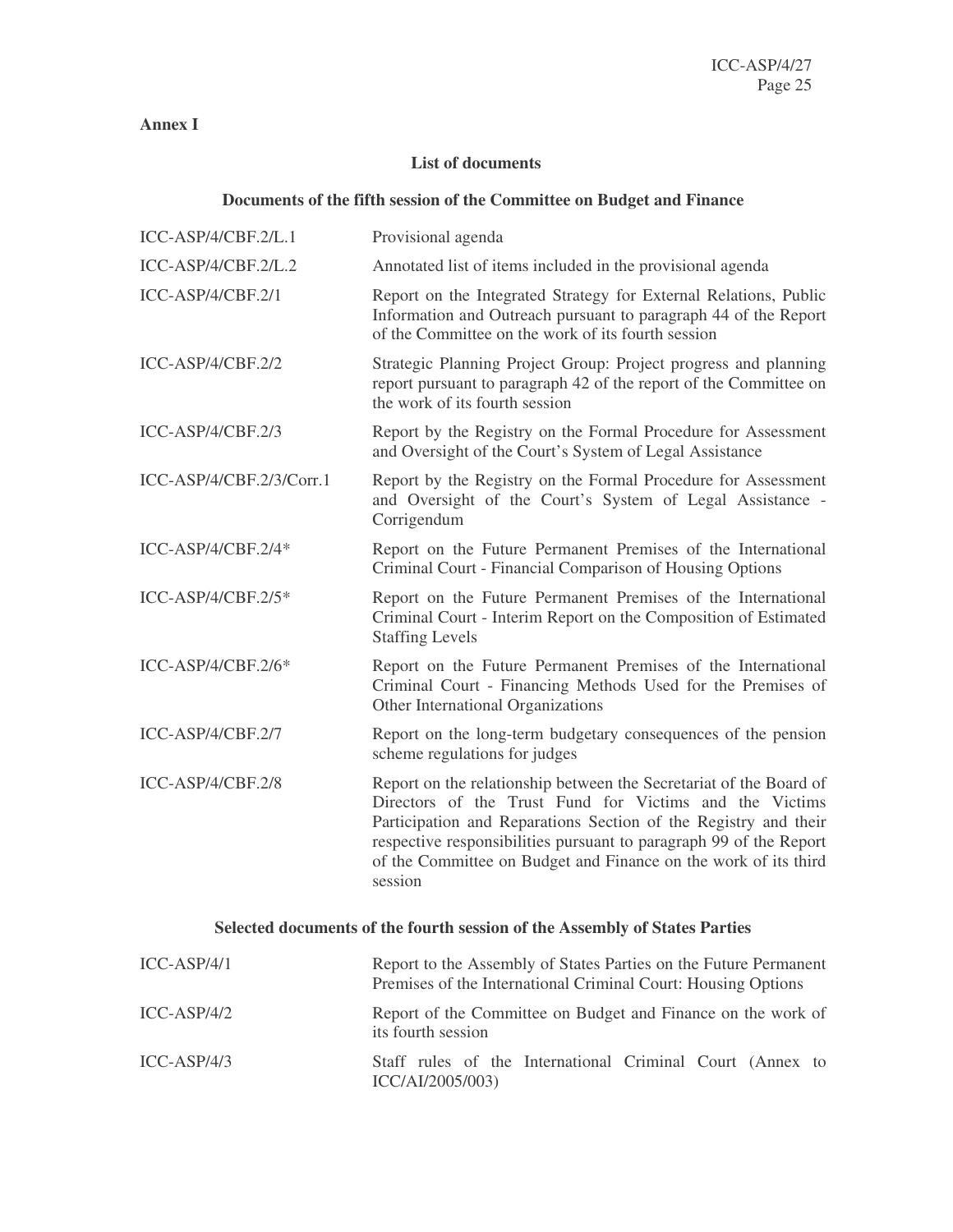| $ICC-ASP/4/27$<br>Page 26 |                                                                                                                                                                                                             |
|---------------------------|-------------------------------------------------------------------------------------------------------------------------------------------------------------------------------------------------------------|
| ICC-ASP/4/4               | Report of the Office of Internal Audit                                                                                                                                                                      |
| $ICC-ASP/4/5$             | Proposed Programme Budget for 2006 of the International<br><b>Criminal Court</b>                                                                                                                            |
| ICC-ASP/4/6               | Option paper by the Bureau on the establishment of a New York<br>Liaison Office                                                                                                                             |
| ICC-ASP/4/7               | Report on changes to the Financial Regulations and Rules as a<br>result of the establishment of the Contingency Fund pursuant to<br>paragraph 2 of resolution ICC-ASP/3/Res. 4                              |
| ICC-ASP/4/8               | Report on the impact of staff increases on the Information and<br>Communication Technologies Section pursuant to paragraph 18<br>of Part II of the Official Records of the Third Session of the<br>Assembly |
| $ICC-ASP/4/9$             | Financial statements for the period 1 January to 31 December<br>2004                                                                                                                                        |
| $ICC-ASP/4/10$            | Trust Fund for Victims - financial statements for the period 1<br>January to 31 December 2004                                                                                                               |
| $ICC-ASP/4/11$            | Report on the Conditions of Service and Compensation of the<br>Prosecutor and the Deputy Prosecutors pursuant to paragraph 26<br>of resolution ICC-ASP/3/Res. 3                                             |
| $ICC-ASP/4/12$            | Report to the Assembly of States Parties on the activities and<br>projects of the Board of Directors of the Trust Fund for Victims<br>for the period 16 July 2004 to 15 August 2005                         |
| $ICC-ASP/4/13$            | Report on programme performance of the International Criminal<br>Court for the year 2004                                                                                                                    |
| $ICC-ASP/4/14$            | Report of the Bureau on the arrears of States Parties                                                                                                                                                       |
| $ICC-ASP/4/15$            | Report on draft guidelines for the selection and engagement of<br>gratis personnel at the International Criminal Court                                                                                      |
| $ICC-ASP/4/17$            | Report on the Standard Operating Procedures for the travel of<br>members of the Committee on Budget and Finance                                                                                             |
| ICC-ASP/4/17/Corr.1       | Report on the Standard Operating Procedures for the travel of -<br>Corrigendum                                                                                                                              |
| $ICC-ASP/4/20$            | Report on budget performance of the International Criminal Court<br>as at 31 August 2005                                                                                                                    |
| $ICC-ASP/4/21$            | Report of the Bureau on the Draft Code of Professional Conduct<br>for Counsel                                                                                                                               |

### **Selected documents of the fourth session of the Committee on Budget and Finance**

ICC-ASP/4/CBF.1/2 Report on the principles and criteria for the determination of indigence for the purposes of legal aid (pursuant to paragraph 116 of the Report of the Committee on Budget and Finance of 13 August 2004)